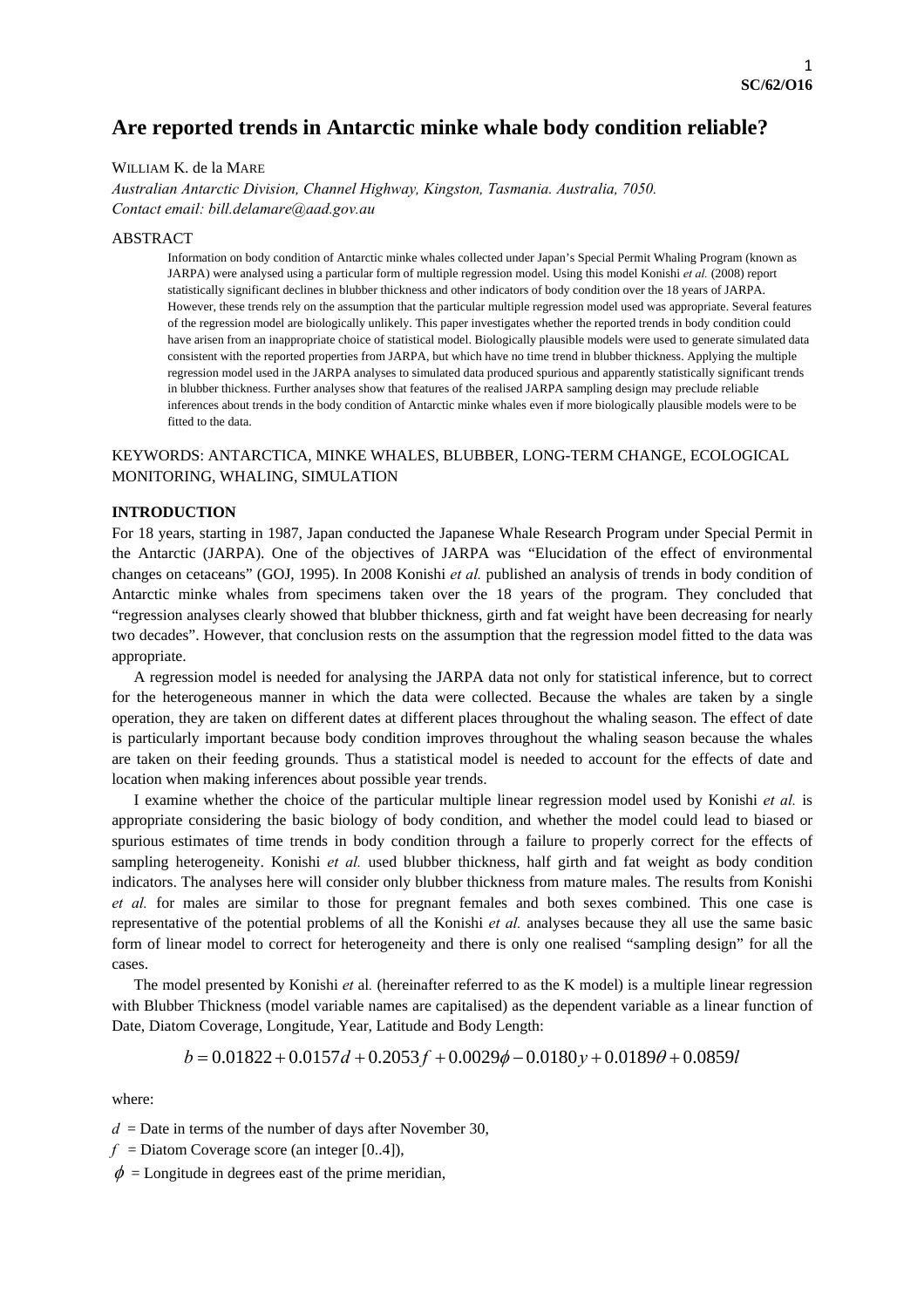- $y = \text{Year of the program (1 corresponds to the 1987/88, which is the same as follows.)}$
- $\theta$  = Latitude in degrees south of the equator and
- $l =$ Body Length in metres.

There are a number of features of the realised sampling design that are potentially important in terms of fitting a model to the body condition data. The realised sampling design in the JARPA studies does not consist of simple random sampling of whales in the study region in terms of times or locations. Year and Longitude are correlated because of the program operates in the western half of the JARPA region in odd years and the eastern half in the even years. There are in effect two segregated sampling programs one to the West of 130° E (IWC Management Areas IV) and one to the East (IWC Management Areas V), each being sampled in alternate years. From 1995/96 the eastern and western ends of the region were extended by 30° of longitude, thus extending into IWC Management Areas III and VI. The data are assigned to strata based on longitude and latitude, with an additional stratum for Prydz Bay. The longitudinal strata divisions divide IWC Management Areas in half (half-Areas). There was no spatial overlap in the two halves in same whaling season and so IWC Management Area and Year are confounded. Latitude and Longitude will also be correlated because of the much greater range of latitudes available in the Ross Sea. Collinearity in explanatory variables makes inferences from linear models more sensitive to underlying model structure and assumptions (Burnham and Anderson, 1998). The daily rate of blubber thickness growth is the most significant coefficient, but the time spans in which samples are collected are often short in many of the strata. This will lead to highly variable slope estimates in those strata if they were to be estimated separately.

Results are presented in Konishi *et al.* in a way that ignores that all half-Areas are not sampled in all years. Their plots of predicted blubber thickness calculated for the program's overall mean longitude means that virtually all of the data used to predict each year's blubber thickness were either west or east of the mean longitude, but never centred on it. It would be more justifiable to plot the predictions for the western half at the western mean longitude and likewise for the eastern half, and with the other explanatory variables at their western or eastern mean values as well.

The analysis of fat weight in Konishi *et al.* produces approximately the same year trend as for blubber thickness in terms of percentage reduction. However, to a first approximation, we would expect that the change fat weight would be proportional to the square of the blubber thickness. Thus if blubber thickness was reduced by 9% then fat weight would be expected to decline by around 17%.

There are other statistical issues in the Konishi *et al.* analyses that are not explored in detail here. One of these is the failure to account for the effect on the statistical significance and confidence intervals of using stepwise regression procedures. Statistical hypothesis testing (in the K model based on nominal statistical significance using F statistics) is a poor choice for model selection (Miller, 2002; Burnham and Anderson, 1998). Stepwise procedures generally result in confidence intervals that are too narrow because they neglect the probability associated with whether a given variable is selected through the stepwise procedure. Stepwise procedures are sequential hypothesis tests; the criteria for statistical significance should be adjusted to keep the significance for the series of tests at the nominal significance level (Burnham and Anderson, 1998, Miller, 2002).

Only one class of linear model is reported in Konishi *et al.*, however, even within the family of multiple linear regression models other possibilities exist, some of which are biologically more reasonable than the K model. Choosing models to fit to data should take into account likely biological processes (Hilborn and Mangel, 1997). Using only the K model is not consistent with such an approach.

Konishi *et al.* rightly recognise that correcting for the effects of the heterogeneous sampling pattern is essential. The critical question is whether the K model is robustly sufficient for that correction.

#### **Biological implications of the K model**

The K model has some properties that are not biologically plausible. The most important independent variable in the K model is the date of capture, whose linear coefficient (slope) represents an estimate of the daily growth in blubber thickness. The K model estimates this as a single constant coefficient applicable for all months, latitudes, longitudes and years. The other terms of the K model adjust the intercept of the growth line, not its slope. For example, the model predicts that there is a difference of 5.4 mm in blubber thickness on the date of arrival between the westernmost longitude and the easternmost longitude.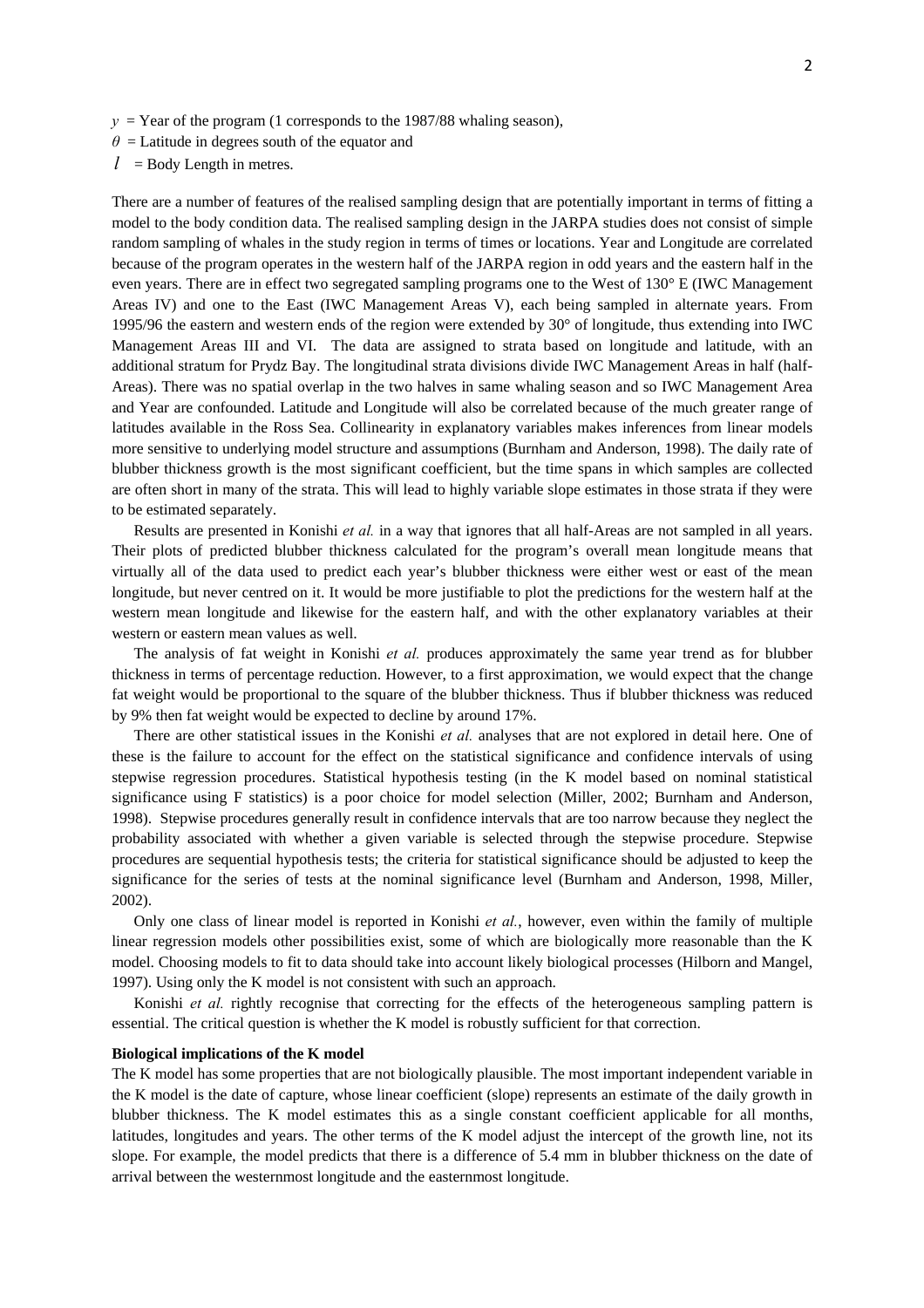For blubber thickness, the daily growth rate would depend on feeding conditions. In a region with spatial variation in krill abundance both the slope and the intercept of the relationship between blubber thickness and date would vary over the region. Feeding conditions are unlikely to increase smoothly and monotonically with latitude and longitude, but are more likely to reflect locales and years of high and low productivity. Consequently, the K model assumption that animals grow in blubber thickness at the same rate everywhere but with different starting points depending on location is unlikely. Animals arriving in the Antarctic after migration would likely have reasonably similar blubber thickness early in the season, yet the K model predicts that the blubber thickness of new arrivals increases from west to east.

The K model assumes that the same growth coefficient applies to each month. Three cruise reports (Nishiwaki *et al.* 1994, 1995 and 1996) give plots of the moving average of blubber thickness by date. These plots suggest that the growth rate in blubber thickness is low early in the summer and accelerates towards the end of the feeding season. It would be reasonable to include in the analysis an interaction term that allows growth rate to depend on month. This issue is not addressed in the analyses that follow in this paper.

Because animals move systematically between strata during their annual migration, the JARPA strata are not strata in the usual statistical sense that a stratum is a sampling unit that has no members in common with other strata. The change in blubber thickness for a given period in a stratum is the effect of growth in blubber thickness of those animals continually present in the stratum combined with the effects of animals with different blubber thicknesses entering or leaving the stratum.

Fig.1 gives a schematic representation of how blubber thickness might be expected to change with date in the northern and southern strata during the cycle of migration and feeding. Period 1 applies to the main southwards migration. In the north stratum the apparent growth in blubber thickness is low because of the continual influx of new arrivals with low blubber thickness. In the south stratum the apparent intercept  $(B_{0,s})$  is higher than that of the north stratum  $(B_{0,N})$  because animals found in the southern strata could have been feeding on the northern strata during migration. In period 3, late in the season, in the north stratum the apparent growth in blubber thickness is high because of the influx of animals on their return migration after feeding in further south. In the south stratum the apparent growth rate slows if the fattest animals are the first to leave. The estimates of slope will likely depend on the time at which samples are collected in the different strata. The average slope over the whole season in the north strata could be more or less than that in the south stratum depending on both the their relative productivity and the migratory behaviour of the animals.

Another difficulty with the K model is the assumption that the effect of latitude on blubber growth is linear with the same slope everywhere given that the latitudinal range is very much greater in the Eastern Ross Sea (Area VE) than in the other half Areas. It would be reasonable, at least, to include an interaction term in the analysis that allows the Latitude coefficients to be different for each half Area. In any case, it is the proximity to the ice-edge that is likely to be important, but this is not used directly as an independent variable (although ice proximity is captured to some extent by the stratification into north and south, but perhaps not well in the Ross Sea with its more complex ice conditions)

It would also be reasonable allow for year-to-year variability in feeding conditions, which cannot be captured in a single linear year trend coefficient. Only two partial and uncorrected regression analyses of blubber thickness were reported in the cruise reports (Kato *et al.* 1989; Nishiwaki *et al.*, 1994) both in Area IV. These have slopes of 0.23 mm/day and 0.1 mm/day respectively. Ichii *et al.* (2006) report inter-annual variability in body fat condition (based on girth measurements) using JARPA data from IWC Management Area V.

The effect of diatom adhesion as a proxy for time spent on the feeding grounds is also fitted as a spatially and temporally invariant coefficient that adjusts the intercept of the blubber thickness versus date relationship. Although this may capture some of the effects of the acceleration of blubber thickness with month, it may not be reasonable to suppose that the same diatom coefficient applies in all strata and years. The K model treats the integer coding values  $(0 - 4)$  for the diatom adhesion as having an interval scale; the scaling may only be ordinal, and hence the analysis could also consider treating diatom film as a categorical variable.

The least plausible feature of the K model is the estimation of a single constant slope for the growth in blubber thickness with date when there are both biological grounds and some evidence for the growth rate to vary regionally and from year to year. The critical question is whether the actual spatial and temporal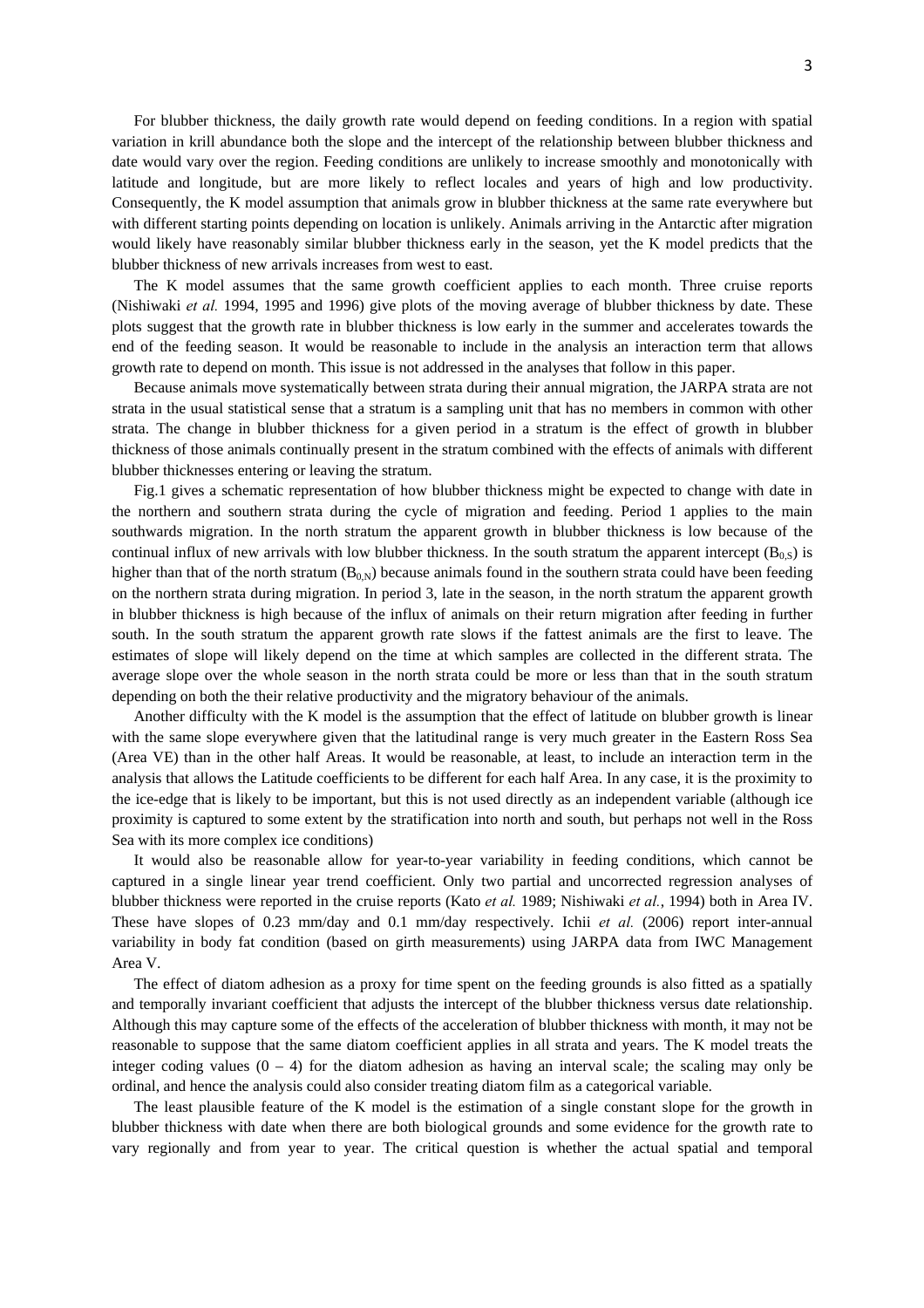distribution of catches could lead to a bias in estimating year trends when fitting the K model when blubber thickness growth rates and intercepts vary over the region and over time.

## **DATA GENERATING MODELS**

Since I do not have the raw data, I will use simulation studies to examine the combined properties of the JARPA program data collection and the K model for correcting for heterogeneity in the data collection. All calculations, simulations and model fitting are carried out using R (R Development Core Team, 2010). The R scripts and data tabulations used in these studies are available from the author.

## *Reproducing the sampling design*

The analysis by simulation has to reproduce a reasonable approximation of the locations and times where the whales taken. I determined from the 18 JARPA cruise reports the locations of catches taken in each year and bounded these by simple boxes specified by latitude and longitude. These boxes were based on the strata identified in each year's cruise report. The first two years of the JARPA program were termed a feasibility study and the strata were defined in an ad-hoc manner and the areas sampled were small. After these first two years, the strata definitions became standardised as a division of the IWC management areas into four boxes defined by the combinations of east – west and north – south. The east-west divisions were defined by the midlongitudes of the IWC management areas. The north-south divisions were different in each longitudinal sector, and not always at consistent latitudes from year to year because of inter-annual variability in sea ice. The north south division stratifies roughly according to proximity of the ice-edge (although less clearly in the Ross Sea [Area VE]). In Area IV, Prydz Bay was designated a separate stratum. Some catches in the Ross Sea were actually in IWC Area VI, south of the sea-ice barrier often found in the eastern Ross Sea. These samples were assigned to Area V. The range of dates on which whales were caught was also recorded. In the analyses that follow, the ad-hoc strata from the first two years of JARPA were reassigned to the corresponding stratum from the main years of the program. There are 11 unique Area-Stratum combinations.

Simulated catch locations are generated by randomly sampling latitudes and longitudes for each season from uniform distributions for each box, at times also sampled randomly from a uniform distribution within the range of dates reported for each box. The simulated catches are equal in number to the reported catches. Fig. 2 shows the catch locations from Konishi *et al.* However their figure does not show the catches taken north of 60°S. Fig. 3 shows one realisation of the simulated catch locations. The simulated sampling reproduces the main features of the JARPA catch locations.

The JARPA cruise reports tabulate the numbers of animals taken by sex, maturity and pregnancy. They also report the means and standard deviations of lengths of animals taken. In the early years (prior to 1993/94) the length information was combined for mature and immature animals. In the seasons 1993/4 to 1995/6 and in 1998/9 the length information was given for matures only. In all other years length information was given separately for matures and immatures. The missing length information for some years was replaced by the mean values from the closest equivalent times and strata. Each simulated catch is assigned a random length drawn from a normal distribution with the mean length and standard deviation tabulated for that date interval and stratum.

#### *Generating values of Diatom adhesion*

The information available to derive simulated observations for diatom adhesion consist of the statistical summaries given in Konishi *et al.* and the observation that whales have to be on the feeding ground for about one month before the first stage of diatom adhesion is apparent (Hart, 1935). Modelling the diatom adhesion requires a simulated value for the difference between the date of capture and the date of arrival on the feeding ground. The date of arrival is assumed to be normally distributed with a mean arrival date for males of December 1 and a standard deviation of ten days. The date of arrival is conditional on the date of capture, that is, a whale cannot be taken on the feeding grounds before its date of arrival. Thus, the date of arrival is randomly sampled from the specified normal distribution of arrivals, but truncated on the right at the date of capture. The formation of diatom score is derived from the following logistic function:

$$
d = \frac{4}{1 + \exp(-k(t - t_{50}))}
$$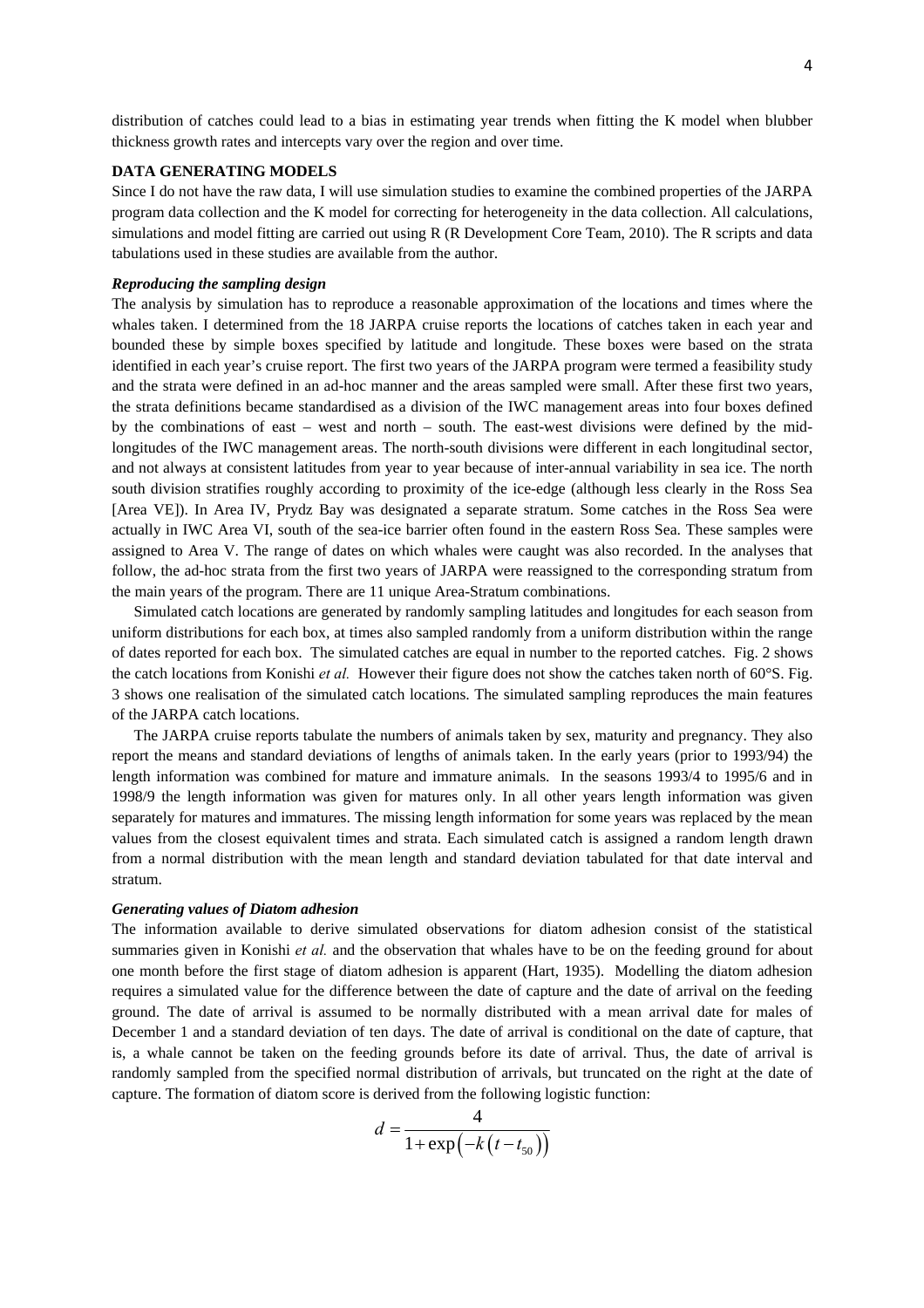The values of d are rounded to the nearest integer. Consequently the value of  $d = 0.5$  when  $t = 30$ , so that the rounded value will be equal to one on day 30. Subject to this condition, the value of t50 of 64.5 days was selected so that the generated values of d have a similar mean (simulated 1.69, reported 1.70) and standard deviation (simulated 1.28, reported 1.24) as given in the statistical summary of Konishi *et al.* The value of *k* is given by:

$$
k = \frac{\ln(7)}{t_{50} - 30}
$$

The generated values of diatom adhesion are consistent with the observed values, although the simulated standard deviations are about 5% too large.

## *Model 1 for generating the Blubber thickness*

The first model used for generating simulated data is the K model itself. Konishi *et al.* do not report the estimates for the standard deviation of the residuals. The total sum of squares (SST) for K model regression used here is calculated from the standard deviation reported for the blubber thickness (0.922 cm). This gives an SST of 2450 and using the reported R2 values gives a sum of squares due to error (SSE) for the published model of 1414. The standard deviation of the residuals derived from the SSE value is 0.701 cm.

Assuming the K model is correct, I generated simulated datasets to check that the data generating model has similar statistical properties to the published model. The results of 1000 simulations are summarised in Table 1. The data simulation reproduces the estimates of the coefficients of the original K model quite accurately.

### *Model 2 for generating the blubber thickness – separate slopes and intercepts model for blubber growth*

As discussed above, a reasonable model would allow the growth rate of blubber to depend on feeding conditions that are unlikely to be simply proportional to latitude and longitude. Each stratum also may need a separate intercept because, for example, animals arriving in the more southerly strata will have been feeding before reaching them (see Fig. 1.). To examine these possibilities Model 1 as the data-generating simulator is replaced with the following model that allows for growth in blubber thickness to vary by Area-Stratum.

$$
B_j(d, f, l) = c + a_j s_j + b_j s_j d + g_j s_j f + hl + \epsilon; \qquad j \in \{1 \cdots n\}
$$

where:

 $B_i(d, f, l)$  = blubber thickness (cm) in Area-Stratum *i* as a function of date, diatom film and length

 $c = constant$  (cm)

$$
n =
$$
 the number of strata

 $a_i$  = blubber thickness at day zero for a given stratum (cm)

- $s_i$  = an indicator variable (0,1) indicating the stratum in which the whale was taken
- $b_i$  = daily growth in blubber thickness for a given stratum (cm/day)

*d* = date of capture

- $f =$ index of diatom adhesion
- $g_j$  = the incremental correction to blubber thickness associated with the extent of diatom adhesion for a given stratum (cm)
- $h =$  coefficient relating blubber thickness to length (cm/m)
- $l =$ animal length
- $\epsilon$  = an error term from a normal distribution (cm).

*c* is set to keep the mean blubber thickness close to that of Model 1, that is:

$$
c = 0.1822 + 0.0029 \times 130 - 0.0180 \times 9 + 0.0189 \times 65
$$

where the coefficients are from the fitted K model. The numbers 130, 9 and 65 above are the approximate mean longitude, year number and latitude respectively. The values of  $g_i$  are set at 13 times the growth coefficient for the corresponding stratum. This is consistent with the average ratio of daily growth coefficient to the diatom coefficient estimated from the K model.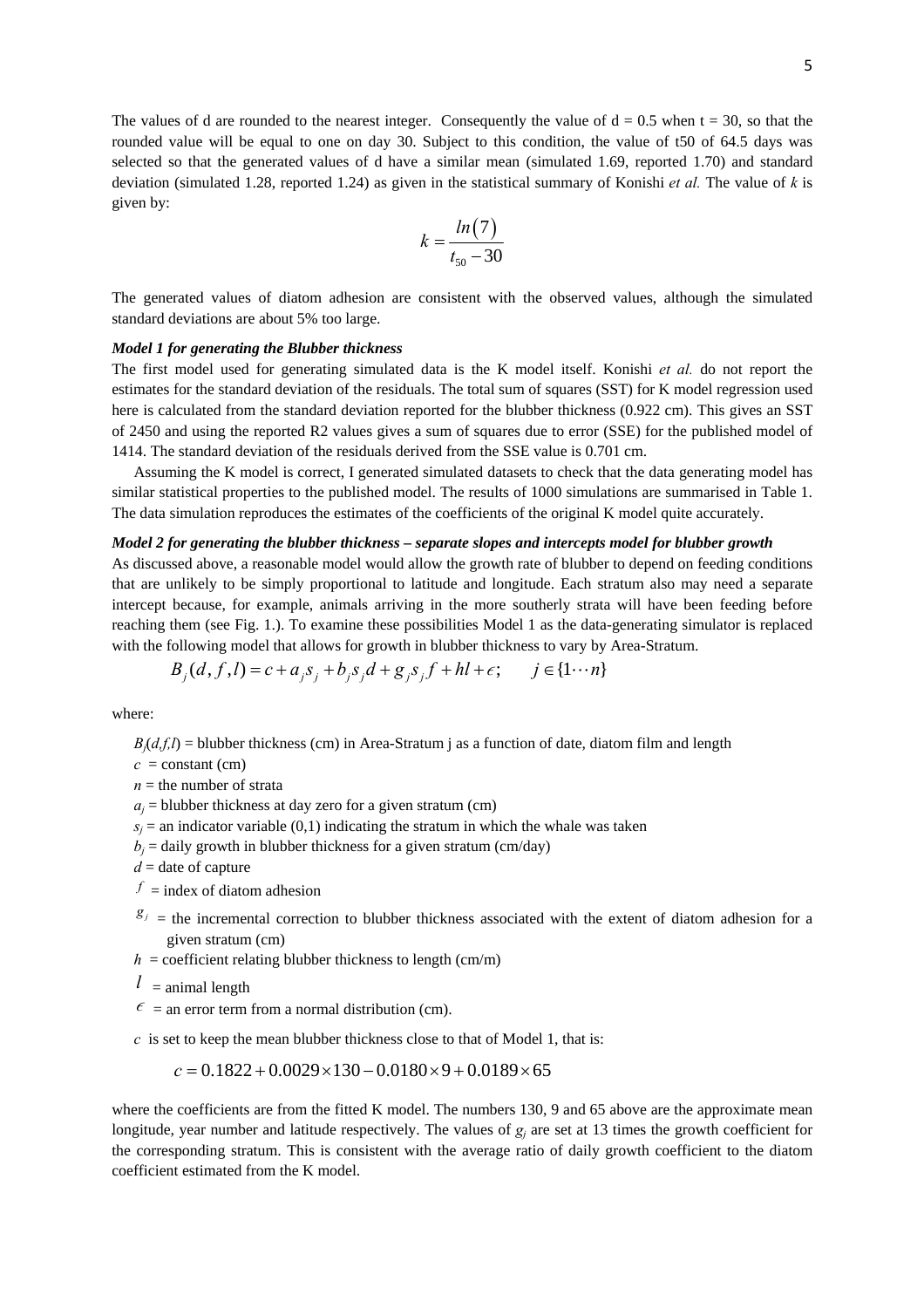Data generated using this model have no year trend in blubber thickness. Finding a significant year trend from the fitting the K model to data from this data-generating model would indicate that the K model may not be reliable for correcting for the effects of sampling heterogeneity present in the JARPA program.

### *Adding a variable year effect in blubber growth – Model 3*

Model 2 assumes that the feeding conditions, and hence blubber thickness have no time trend. However, feeding conditions will also likely change with time due to various random or cyclic causes. These could include the effects of *el Niño* and the Indian Ocean Dipole (Saji *et al.* 1999) for example. Model 3 is designed to examine the effects that non-linear time effects might have on the properties of the estimates. Model 3 has variable feeding conditions that randomly affect all areas equally and simultaneously. The model is given by:

$$
B_{j,y}(d, f, l) = c + (a_j + \alpha_y) s_j + (b_j + \beta_y) s_j d + g_j s_j f + hl + \epsilon; \qquad j \in \{1 \cdots n\}
$$

where:

 $B_{j,y}(d, f, l)$  = is the blubber thickness in Area-Stratum j in year y as a function of date, diatom film and length

 $\beta_{y}$  is a random variable with a normal distribution with mean = 0 and standard deviation = 0.0025. For simplicity,  $\alpha_y$  is a random variable completely correlated with  $\beta_y$ , such that:

$$
\alpha_{y} = (b_{j} + \beta_{y}) \times 80
$$

Model 3 can also have the expected values of slopes and intercepts set according to either model 1 or model 2. The random yearly variations in slopes and intercepts are added to the slopes and intercepts in each stratum. In such cases there can be spatial differences in the expected slope and intercepts for growth that is then subject to year-to-year variation around the mean values.

### *Model 4 – blubber growth slopes and intercepts vary over both space and time.*

Model 3 has each Area-Stratum or region being equally affected by a spatially homogeneous inter-annual variation in feeding conditions and hence blubber thickness. However, it is also likely that trends in feeding condition will vary in both space and differently from year to year. Such an effect might arise for example from the Antarctic polar wave (White and Peterson, 1996). To simulate this class of process, random variation in feeding conditions is allowed for through the following model:

$$
B_{j,y}(d, f, l) = c + (a_j + \alpha_{j,y})s_j + (b_j + \beta_{j,y})s_jd + g_j s_jf + hl + \epsilon; \qquad j \in \{1 \cdots n\}
$$

The values of  $\beta_{j,y}$  that affect each half area and year are drawn from a normal distribution with mean = 0 and standard deviation  $= 0.0025$ 

For simplicity:

$$
\alpha_{j,y} = (b_j + \beta_{j,y}) \times 10
$$

### **SPURIOUS YEAR TRENDS IN BLUBBER THICKNESS**

The first question is whether there are plausible stratum-specific blubber thickness growth coefficients that would produce erroneous and apparently statistically significant trends in blubber thickness with year. To determine this, 1000 replicate analyses of fitting the K model to simulated data from Model 2 were carried out with the growth coefficients in each trial for each stratum drawn independently from a uniform distribution with a range 0.0057 to 0.0257 cm/day (the K model Date coefficient  $\pm$  0.01). The intercepts are additively adjusted with numbers drawn at random from a uniform distribution with a range  $\pm$  0.5. The fitted model does not undergo any stepwise regression selection, the full set of K model independent variables is used in each trial.

The standard deviation of the data-generating model's error distribution was adjusted until the average of the residual standard deviations estimated using the K model from the 1000 trials had the mean value 0.701, as estimated in the original K model fit. The required value of the generating error standard deviation was found to be 0.4847. This adjustment is required because lack of fit due to the variation of blubber coefficients by stratum contributes to the residual standard deviation estimated using the K model.

Fig. 4 shows the distributions of estimates of the year coefficient for 1000 stochastic trials. The lower pane shows the distribution of year coefficients that were reported as statistically significantly different from zero at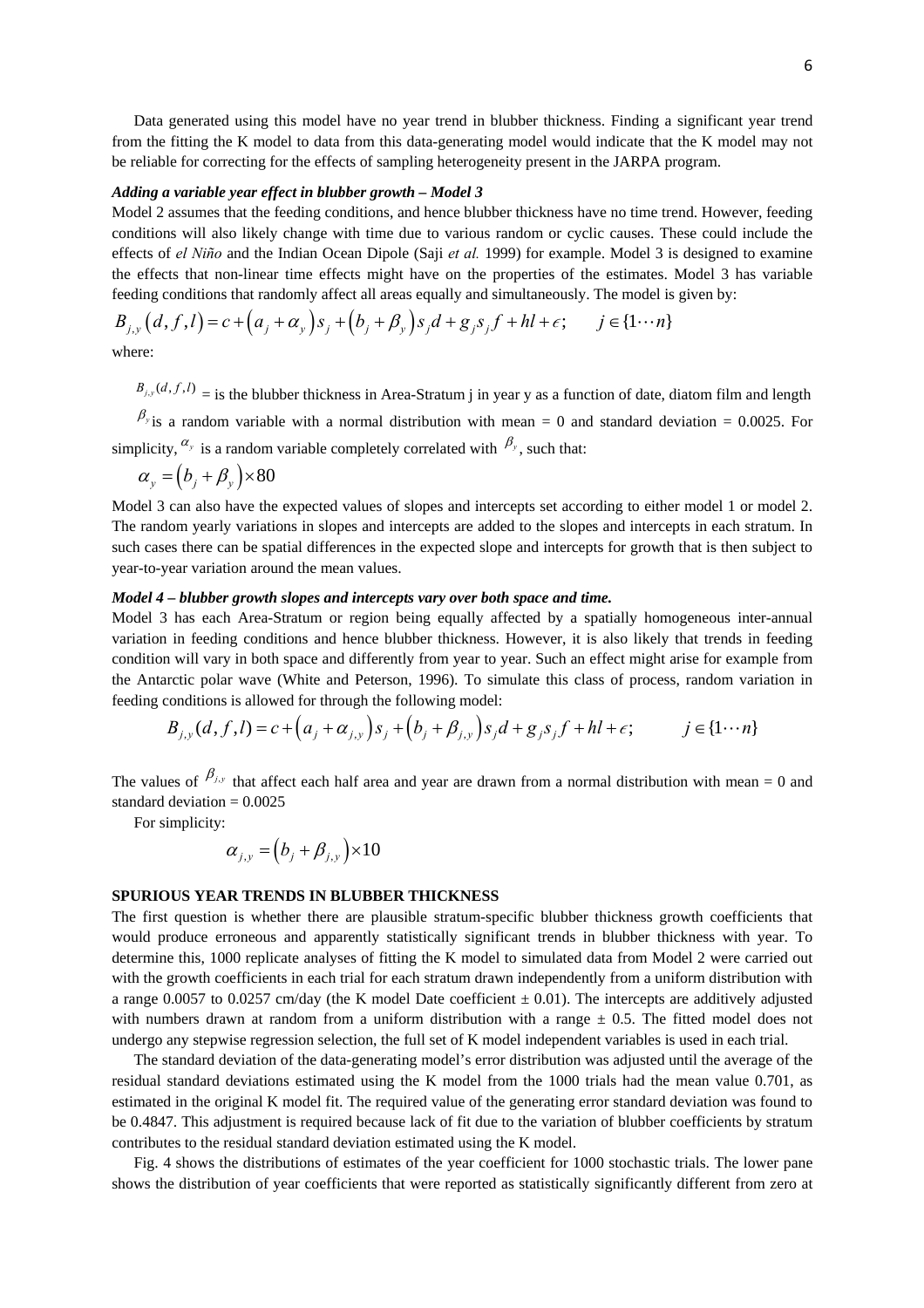the P=0.05 level. There were 653 apparently significant Year coefficients. Of these, 335 were negative, giving a mean blubber coefficient of -0.0129 cm/year. The K model estimate (-0.0180 cm/year) lies within the distribution of statistically significant negative coefficients. Table 2 shows the average values of the intercepts and slopes that produce spurious positive or negative Year coefficients. These values are modest departures from the K model coefficients.

Arrangements of slopes and intercepts that produce erroneous statistically significant year coefficients are quite common when the K model is fitted to data collected with the realised spatial and temporal pattern of catching of the JARPA program.

However, the K model also has statistically significant latitude and longitude coefficients. Recalling that the data-generating model has latitude and longitude coefficients equal to zero, the combined slopes and intercepts model would be contradicted if there were no arrangements of the coefficients that simultaneously produce statistically significant estimates of the three coefficients with similar sign and magnitude as the K model estimates.

There were 62 instances where all three coefficients were statistically significant with the required sign, with the distributions shown in Fig. 5. The distributions of the coefficients include the values estimated from the K model. The mean of the corresponding Year coefficients is  $-0.0128$  cm/year (K model estimate  $= -0.180$ ), Longitude mean is  $0.0029$ /degree (K model = 0.0029) and Latitude = 0.0390 cm/degree (K model = 0.0189).

A monitoring program and method of analysis that could plausibly produce high numbers of false significant hypothesis tests of a linear year trend cannot be considered reliable.

## **MODEL 3 – RANDOM VARIATIONS IN YEARLY FEEDING CONDITIONS**

Random variation in blubber growth coefficients (Model 3) should have little or no net trend in year effect, with the years of improved feeding conditions being balanced on average by the years with worse conditions. The first test is to examine the effects of year to year variation in growth characteristics in the absence of any spatial effects. That is, the mean values of the slopes and intercepts of the date coefficients are the same in every stratum and equal to their K model estimates. To maintain the mean residual from the K model fits at its observed value required a residual standard deviation of 0.586.

1000 trials of fitting the K model to Model 3 data gives the distributions of estimates given in Figs 6 and 7. The distribution of the estimates of Year coefficients (Fig. 6) includes the K model estimate. Statistically significant Year, Latitude and Longitude coefficients occur in 777, 339 and 720 instances respectively. Although the distributions of Latitude and Longitude coefficients include the K model estimates, these are towards the tails of the distributions.

The results show that there is a high propensity to give spurious statistically significant trends. This is due to a form of "pseudo-replication" (Millar and Anderson, 2004), i.e. not all of the observations are independent, but rather the residuals in each year are correlated. This means that the numbers of degrees of freedom associated with the tests for statistical significance are overstated.

#### **Mixed effects model**

One possible remedy for this form of pseudo-replication is to fit a mixed effects model (Millar and Anderson, 2004), that in this case would estimate at least the slopes and intercepts of the blubber growth as random effects, while estimating the remaining terms as fixed effects. Results from fitting this model to the same data as in the K model trial above leads to the distributions of the estimates of year coefficients are shown in Fig. 8. The statistical significance of a year trend was determined using an asymptotic likelihood ratio test based on the change in log-likelihood from fitting a model without a year trend with that from the nested model with the year trend included. The number of significant year coefficients has been reduced from 777 to 107. Clearly, the mixed effects model has substantially reduced the number of spurious significant estimates of year trends, although they are more frequent than would be expected given the nominal significance level of 5%.

The number of statistically significant estimates for the latitude and longitude were 55 and 98 respectively. These significance tests may be less reliable because they are based on the reported t statistics, assuming that number of degrees of freedom is high for the fixed effects estimates (rather than the likelihood ratios used for the year trend). Interestingly the distributions of these estimates, shown in Fig. 9, exhibit less spread compared with those from fitting the K model (Fig. 7). Random year effects on their own do not lead to high numbers of spurious significant estimates of longitude and latitude coefficients.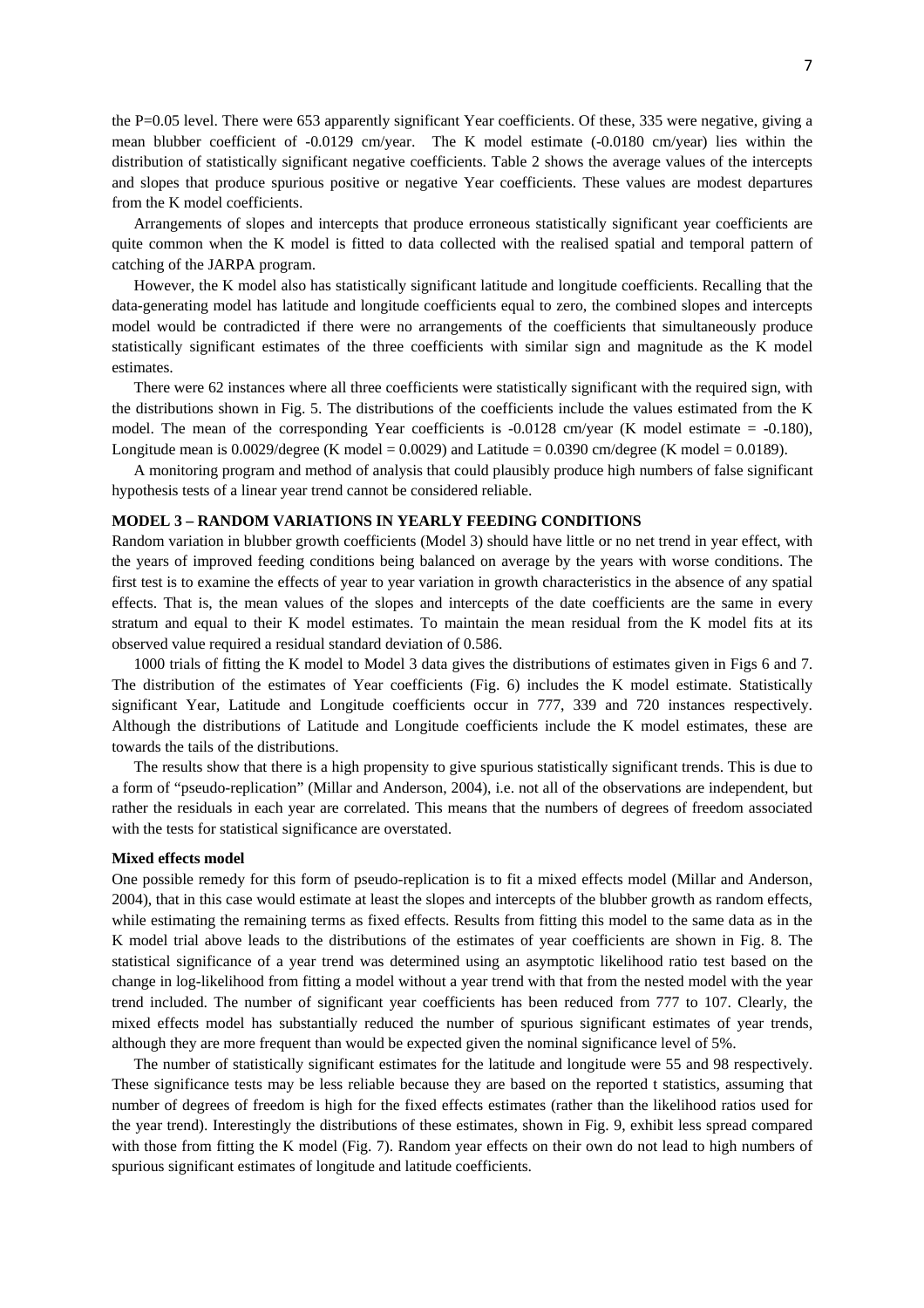#### **Combined spatial variation and region wide year effects**

The narrow distributions of latitude and longitude effects in the preceding trials suggest that both spatial and temporal variability in blubber growth coefficients may be important. The next set of trials uses data generated from combining models 2 and 3, that is, the slopes and intercepts for the blubber growth coefficient are random variables with different expected values in each Area-Stratum. In each year a common random year effect is added to the blubber growth coefficient in each Area-Stratum. This means that the random effects are completely correlated across the region. As before the K model mean of the estimated residual standard deviation is maintained at  $0.701$ . In this case this requires a pure error standard deviation =  $0.2955$ .

Fitting the K model leads to 821 spurious significant year trends, with 856 significant latitude and 888 significant longitude coefficients. The distribution of estimated year coefficients in Fig. 10 shows that the K model estimate lies well within the distribution of spurious significant outcomes. The combined spatial and random year effects data model produces distributions of estimates of the latitude and longitude coefficients as shown in Fig. 11. Unlike the distributions from random year effects data alone, the K model estimates now lie well inside these distributions.

### **Fitting mixed effects model to the combined spatial and year effects.**

The next set of trials examines the results from fitting the mixed effects model to the same data from the combined spatial variation and random year effects data generator. Fig. 12 shows the distribution of year trend estimates. Fig. 13 shows the estimates of longitude and latitude coefficients. There were now 79 statistically significant year trends, along with 887 and 858 significant latitude and longitude coefficients respectively. The latter are similar to the results from fitting the K model and reflect that in this model the spatial variation in blubber growth coefficient will often lead to a significant linear coefficient.

## **MODEL 4 - SPATIALLY UNCORRELATED YEAR EFFECTS**

The first test with Model 4 is fitting the K model to data generated with pure random year effects combined with underlying spatial patterns in the expected value of the blubber growth coefficients. Unlike Model 3, the year effects are uncorrelated between half areas. Maintaining the K model residual estimates at a mean value of 0.701 requires a true residual error = 0.482.

Fitting the K model leads to the distributions of year effect estimates shown in Fig. 14. There were 696 spurious statistically significant year effects. 853 and 812 latitude and longitude coefficients shown in Fig. 15 were statistically significant even though neither effect is present as a pure linear trend.

#### **Mixed effects fit with year effect as a uniform regional effect**

The next test fits the mixed effects model with region wide year effects to the data generated with Model 4. The fitted mixed effects model assumes that the random year effects are completely spatially correlated, and so it does not correspond with the data generating model.

There were 55 significant year trends (Fig. 16), along with 844 and 787 significant latitude and longitude coefficients (distributions shown in Fig. 17). The mixed effects model that allows for random variation in blubber coefficient in each year across all Area/Strata has reduced the number of spurious significant year effects to approximately the nominal 0.05 probability level.

#### *Fitting mixed effects model with Date as a random effect with a Year:Area-Stratum interaction.*

The next mixed effects model allows for the blubber growth coefficients in each Area-Stratum - Year to be independent random variables. This fitted model assumes that the random year effects are spatially uncorrelated, and so it is consistent with the Model 4 data generating model.

Fitting this model to the same Model 4 data gives estimates of year trends as shown in Fig. 18. There were 173 year trends that are spuriously statistically significant, however only 8 of these were negative. This model does not fit a linear term for latitude or longitude since these effects are accounted for in the Year:Area-Stratum interaction.

In principle this fitted model is appropriate for data generated using model 4. However, the results show that the probability of a type 1 error is substantially above the nominal 5% level. The following section suggests reasons why this model may not work well with the realised sampling pattern of JARPA.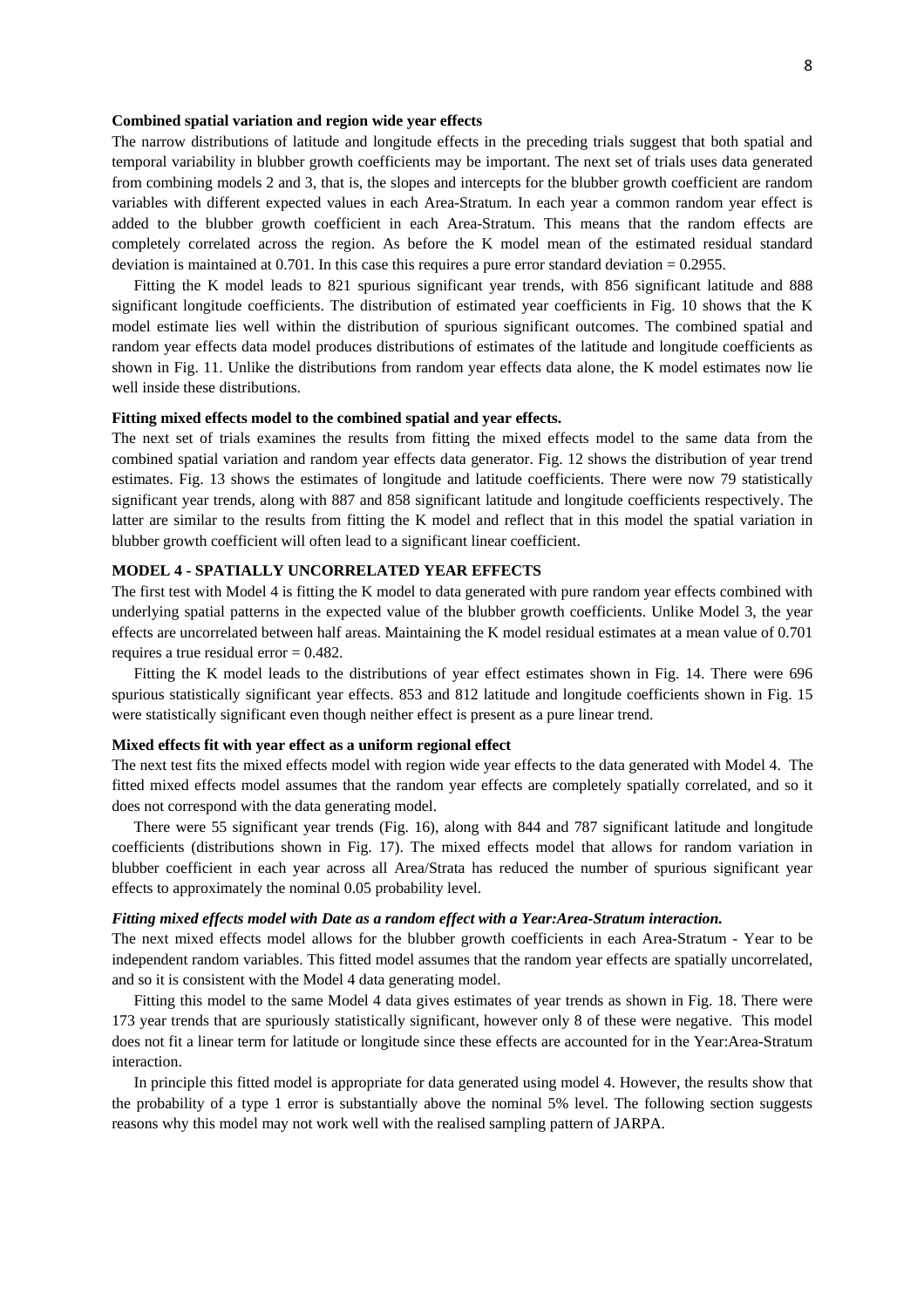#### *Fitting a Year/Stratum effects model to data from Model 4*

An appropriate sampling design would allow for fitting models that estimates of the growth of blubber to be different in space and time, i.e. the sampling design should allow for an analysis using a "full model" with fixed effects for all the interaction terms. A full fixed effects linear model to use for the analysis of the blubber thickness is one which allows each stratum year combination to have a unique intercept and slope for the Date coefficient. This class of model allows for the estimation of patterns of year effects other than those of a simple linear trend. Such a Year/Stratum effects (YSE) model has a three-way interaction between Date, Area-Stratum and Year. This has the effect that each Area-Stratum can have a separate slope and intercept for the effect of date on blubber thickness in each year. Such a model is then consistent with data generated using model 4.

Fig. 19 shows the results of fitting the YSE model to Model 4 data using the realised sampling design of JARPA. The data are generated so that there is only a single realisation of the random year effects used in all 1000 replicates. The expected value for the blubber growth coefficient from the K model applies in all Area/Strata, that is, there are no spatial effects generated in blubber growth rates.

Clearly, as shown in Fig. 19, very unreliable corrected estimates (predictions) of blubber thickness could be produced. "Corrected" blubber thicknesses range from roughly -600 mm to +600 mm, which is more than an order of magnitude greater than the mean (36 mm). This indicates that some of the estimates of slopes and intercepts are highly variable. This variability swamps the prospect of obtaining reasonable estimates of the pattern of year effects in each stratum with the full interaction model. These results indicate that there are features of the realised sampling pattern of JARPA whaling that could undermine the ability to estimate and correct for sampling heterogeneity when fitting the YSE model.

Correcting for the effects of sampling heterogeneity requires reasonably precise estimates of the blubber growth coefficients. Fig. 20 shows the relationship (estimated by simulation) between the Coefficient of Variation (CV) for slope estimates from linear regressions for different sample sizes and ranges for the dates between which samples are measured, using a random normal error distribution in blubber thickness with a standard deviation of 0.701 cm. Obtaining slope estimates with CVs below 1.0 generally requires sampling over date ranges of more than 50 days and sample sizes of 30 or more.

Fig. 21 shows the sample sizes and date ranges for each Area-Stratum – Year combination in the JARPA samples of mature males. The majority of Area-Stratum-Year combinations have sampled date ranges substantially below 50, and many have sample sizes less than 30.

The standard error of slope estimates in a regression of Blubber thickness on the independent variable Date depends on the variance (contrast) in Date. The greater the variance in the Date, the lower will be the standard error of the slope. The greatest variance in Date is obtained by concentrating all the observations equally at both ends of the whaling season; so-called "dumbbell" designs. If we take the nominal length of the whaling season to be 115 days (Date range 0 to 114), the maximum variance in Date is 3249. However, dumbbell designs preclude the possibility of estimating departures from linearity of the relationship between the dependent and independent variable and so therefore it is reasonable to spread the sampling throughout the whaling season. The variance in Date for a uniform sampling scheme over the whaling season would be 1083.

In JARPA the intervals during which whales are taken are different in each year and stratum. Some years and strata have more than one interval in which whales are taken. In order to calculate the variance in Date I assume for a given year and stratum that the dates are sampled from a mixture of uniform distributions.

The standard error of prediction increases with larger distances between the mean Date of the sample and the Date at which Blubber thickness is predicted. The upper plot in Fig. 22 shows that the mean sampling date is often concentrated before or after the mean date of the season, and is systematically related to the Area-Stratum. In most cases the prediction date for the standardisation (mid-season) falls outside the range of dates sampled.

The lower plot in Fig. 22 shows that the variance in the distributions of dates sampled is usually very substantially below the "ideal" variance of 1083. Consequently, the use of regression predictions to standardise the blubber thickness to a given date will lead to highly variable results as shown in Fig. 19.

These features of the sampling design indicate why the YSE model cannot be fitted reliably to data with the JARPA realised sampling design. These features of the sampling are probably also implicated in the potential bias in estimates of the linear trend in blubber thickness using the K model.

From these analyses we can conclude that the sampling design realised in JARPA is very heterogeneous, such that the correction for sampling heterogeneity may be unreliable. The ability to use the most general of the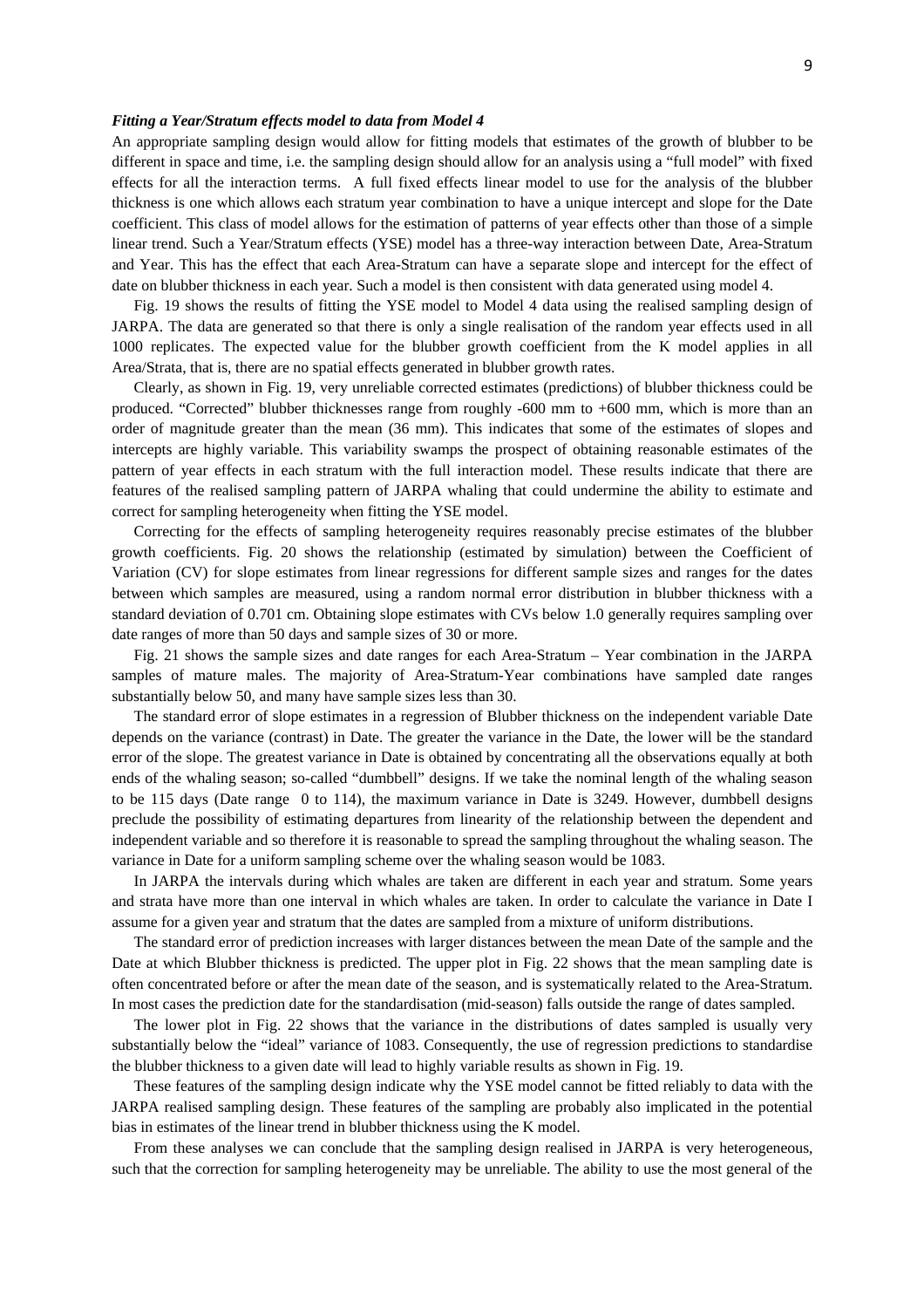plausible linear models to explore the possible changes in blubber thickness with time and space is substantially compromised. This is further exacerbated by splitting of the sampling in half in alternate years.

#### *Balanced sampling*

The final question is to corroborate whether the poor properties of the corrections (predictions) from the YSE model arise from the poor realised sampling pattern of JARPA. This is examined by generating data using the same version of model 4 as the preceding test, but this time with annual sample sizes in each half-Area of 52-54 mature males balanced among the strata. The sampling dates are drawn from a uniform distribution across the whole whaling season. In this test the whaling still occurs in each half of the JARPA region in alternate years. This would give a total sample size over the 18 years of JARPA of 2826 mature males, which is about the same as the realised sample size.

Fig. 23 shows the year effects predicted across years for the Area-Strata. The effects of variation are captured without the very large range in predictions shown in Fig. 19. A balanced sampling design would allow for the disentangling of the Area-Stratum effects from the year effects.

However, balancing the dates on which whales were taken over the whaling season and whale spatial distribution would be formidably difficult using only a single whaling fleet. Consequently achieving the results that are shown here to be theoretically attainable are unlikely to be feasible in practice.

## **CONCLUSION**

The analyses of minke whale body condition reported in Konishi *et al.* (2008) cannot be considered reliable. This is because the K model is biologically implausible. Statistical significance will be overstated because of "pseudo-replication" if there is inter-annual variability in blubber growth rates. Applying the K model to data generated using biologically plausible models can result in statistically significant year trends in blubber thickness even though such trends are not present in the data. This is because the realised sampling design of the JARPA program is highly heterogeneous over space and time, and the K model is incapable of correcting for some of the important potential sources of heterogeneity.

Appropriate analyses would compare variants within the family of linear models that allow for interactions so that blubber growth can be different among years and locations. However, the realised sampling design is poor in terms of estimating the slopes of the blubber growth coefficient when it is not estimated as a single constant applicable to all years and strata. This is because the time spans during which whales are taken are insufficiently spread throughout the whaling season in many of the strata. This is compounded by the mean sampling date often being concentrated towards the beginning or end of the whaling season. Another complication is that the JARPA program was virtually two separate programs running in alternate years in the two halves of the JARPA region.

The JARPA objective of monitoring the Antarctic ecosystem by means of the analysis of the body condition of minke whales on their feeding grounds is demonstrated here as likely to be unreliable with the spatial and temporal distribution of sampling effort realised with JARPA.

#### **REFERENCES**

- Burnham K. P. and Anderson D. R. 1998. *Model selection and inference: a practical information-theoretic approach*. Springer Verlag, New York. 353pp
- GOJ. 1995. The 1995/96 Research Plan for the Japanese Whale Research Program under the Special Permit in the Antarctic. Paper SC/47/SH3 presented to the IWC Scientific Committee, May 1995 (unpublished). Government of Japan. 9pp
- Hart T. J. 1935. On the diatoms of the skin film of whales, and their possible bearing on problems of whale movements. *Discovery Reports*  $10.249 - 82$
- Hilborn R. and Mangel, M. 1997. *The ecological detective: confronting models with data.* Monographs in Population Biology 28:1-315. Princeton University Press, Princeton. 315pp
- Ichii T, Shinohara N, Fujise Y, Nishiwaki S, Matsuoka K. 1998. Interannual changes in body fat condition index of minke whales in the Antarctic. *Mar. Ecol. Prog. Series* 175:1-12
- Kato H, Hiroyama H, Fujise Y, Ono K. 1989. Preliminary report of the 1987/88 Japanese feasibility study of the special permit proposal for Southern Hemisphere minke whales. *Rep. int. Whal. Commn* 39:235-48
- Konishi K, Tamura T, Zenitani R, Bando T, Kato H, Walloe L. 2008. Decline in energy storage in the Antarctic minke whale (*Balaenoptera bonaerensis*) in the Southern Ocean. *Polar Biol*. 31(12):1509-20
- Millar, R. B. and Anderson, M. J. 2004. Remedies for pseudoreplication. *Fisheries Research* 70:397-407.
- Miller A. J. 2002. *Subset selection in regression* (2nd edition). Monographs in Statistics and Applied Probability 95:1:237. Chapman and Hall/CRC, Boca Raton, Florida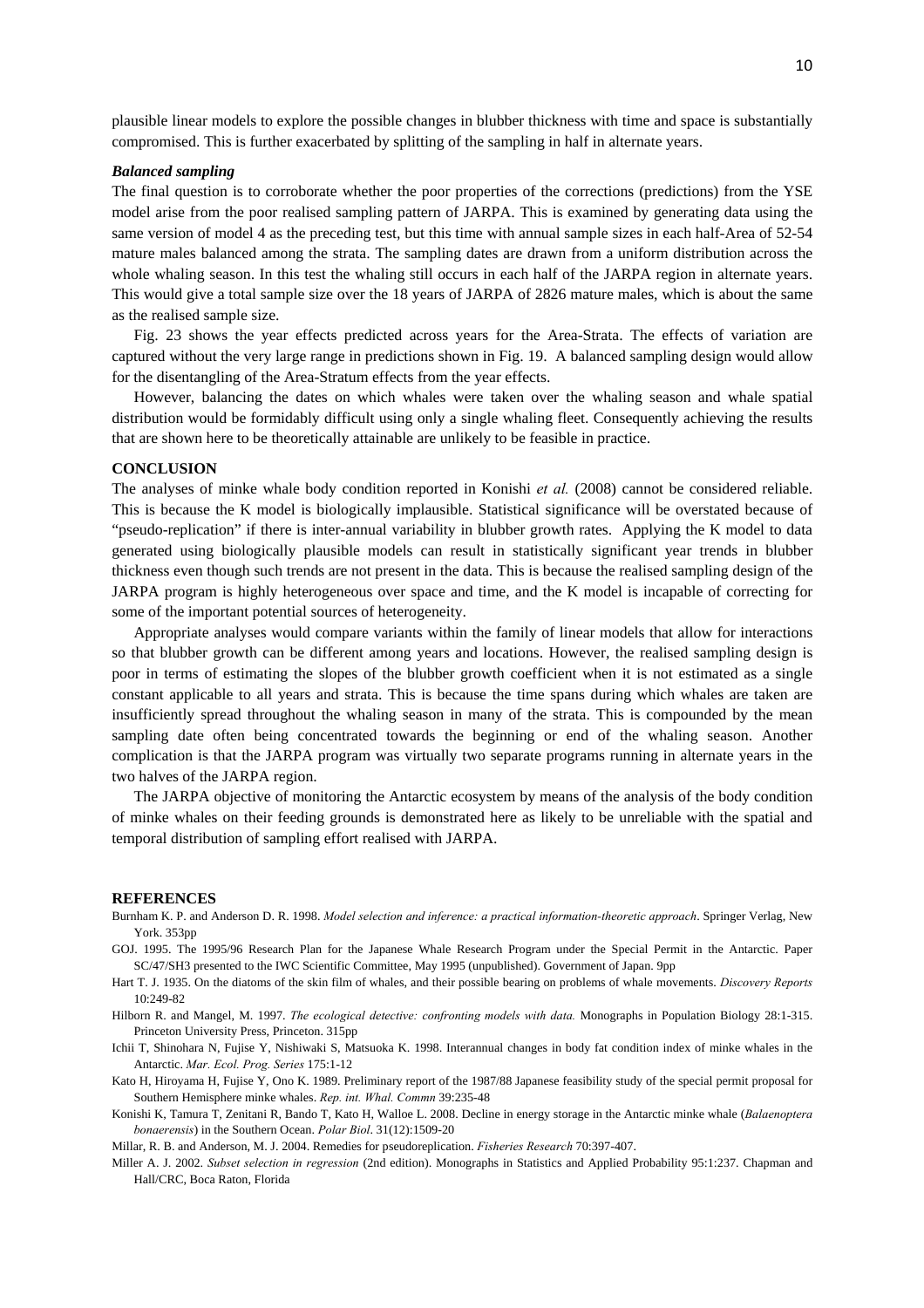Nishiwaki S, Ishikawa H, Itoh S, Matsuoka K, Yuzu S, Nagatome I, Yamagiwa D, Murase H, Tanifuji S, Miyakoshi H, Ono K. 1994. Report of the 1993/94 cruise of the Japanese whale research programme under special permit in the Antarctic Area IV. Paper SC/46/SH15 presented to the IWC Scientific Committee, May 1994 (unpublished). 42pp

Nishiwaki S, Ishikawa H, Itoh S, Shimamoto K, Mogoe T, Kawazu H, Machida S, Yamane T, Ono K, Ohkoshi C. 1995. Report of the 1994/95 cruise of the Japanese whale research programme under special permit (JARPA) in the Antarctic Area V. Paper SC/47/SH5 presented to the IWC Scientific Committee, May 1995 (unpublished). 38pp.

R Development Core Team (2010) *R: A language and environment for statistical computing*. R Foundation for Statistical Computing, Vienna, Austria. ISBN 3-900051-07-0, URL http://www.R-project.org

Saji N. H., Goswami B. N., Vinayachandran P, Yamagata N. T. 1999. A dipole mode in the tropical Indian Ocean. *Nature* 401: 360–363 White W. B. and Peterson R. G. 1996. An Antarctic circumpolar wave in surface pressure, wind, temperature and sea-ice extent. *Nature* 380:699-702.

## Table 1.

Comparison of simulation results with the K model coefficients.

| <b>Variable</b>            | <b>Coefficient</b> |             | <b>Standard error</b> |             |
|----------------------------|--------------------|-------------|-----------------------|-------------|
|                            | <b>Reported</b>    | Mean of     | <b>Reported</b>       | Mean of     |
|                            |                    | simulations |                       | simulations |
| Constant                   | 0.1822             | 0.1665      | 0.4461                | 0.4382      |
| Date (Dec. $1 = 1$ )       | 0.0157             | 0.0157      | 0.0005                | 0.0012      |
| Diatom (integers $0 - 4$ ) | 0.2053             | 0.2062      | 0.0107                | 0.0265      |
| Longitude $(E)$            | 0.0029             | 0.0029      | 0.0003                | 0.0003      |
| Year $(87/88 = 1)$         | $-0.0180$          | $-0.0179$   | 0.0028                | 0.0028      |
| Latitude $(S)$             | 0.0189             | 0.0188      | 0.0054                | 0.0048      |
| Body length (m)            | 0.0859             | 0.0880      | 0.0326                | 0.0365      |
| Residual std deviation     | 0.701              | 0.701       |                       |             |

## Table 2.

Mean coefficients for Date and intercept in each Area-Stratum that produce apparently statistically significant positive or negative Year coefficients from fitting the K model to data from the separate slopes and intercepts simulator (Model 2). The intercept adjustment is added to the K model intercept when generating the data. The estimated single coefficient from the K model is 0.0157 cm/day, with intercept 0.1822 cm.

| Area-Stratum         | <b>Positive date</b><br>coefficient<br>(cm/day) | <b>Positive date</b><br>intercept<br>adjustment<br>$\rm (cm)$ | <b>Negative date</b><br>coefficient<br>(cm/day) | <b>Negative date</b><br>intercept<br>adjustment<br>(cm) |
|----------------------|-------------------------------------------------|---------------------------------------------------------------|-------------------------------------------------|---------------------------------------------------------|
| <b>III</b> East      | 0.0175                                          | 0.0981                                                        | 0.0137                                          | $-0.1158$                                               |
| <b>IV East-North</b> | 0.0154                                          | $-0.0107$                                                     | 0.0162                                          | $-0.0061$                                               |
| <b>IV East-South</b> | 0.0118                                          | $-0.0672$                                                     | 0.0196                                          | 0.0927                                                  |
| <b>IV Prydz Bay</b>  | 0.0161                                          | $-0.0206$                                                     | 0.0151                                          | $-0.0149$                                               |
| <b>IV West-North</b> | 0.0150                                          | $-0.0380$                                                     | 0.0163                                          | $-0.0102$                                               |
| <b>IV West South</b> | 0.0165                                          | $-0.0281$                                                     | 0.0145                                          | 0.0585                                                  |
| V East-North         | 0.0144                                          | $-0.0188$                                                     | 0.0166                                          | 0.0340                                                  |
| V East-South         | 0.0144                                          | $-0.0184$                                                     | 0.0170                                          | $-0.0143$                                               |
| V West-North         | 0.0151                                          | $-0.0294$                                                     | 0.0160                                          | 0.0214                                                  |
| V West-South         | 0.0185                                          | $-0.0083$                                                     | 0.0135                                          | $-0.0035$                                               |
| VI West              | 0.0162                                          | 0.0773                                                        | 0.0142                                          | $-0.0574$                                               |

Nishiwaki S, Ishikawa H, Tohyama D, Kawasaki M, Shimamoto K, Yuzu S, Tamura T, Mogoe T, Hishii T, Yoshida T, Hidaka H, Nibe H, Yamashiro K, Ono K, Taguchi F. 1996. Report of the 1995/96 Japanese Whale Research Programme Under Special Permit in the Antarctic (JARPA) in Area IV and eastern part of Area III. Paper SC/48/SH12 presented to IWC Scientific Committee, June 1996 (unpublished). 34pp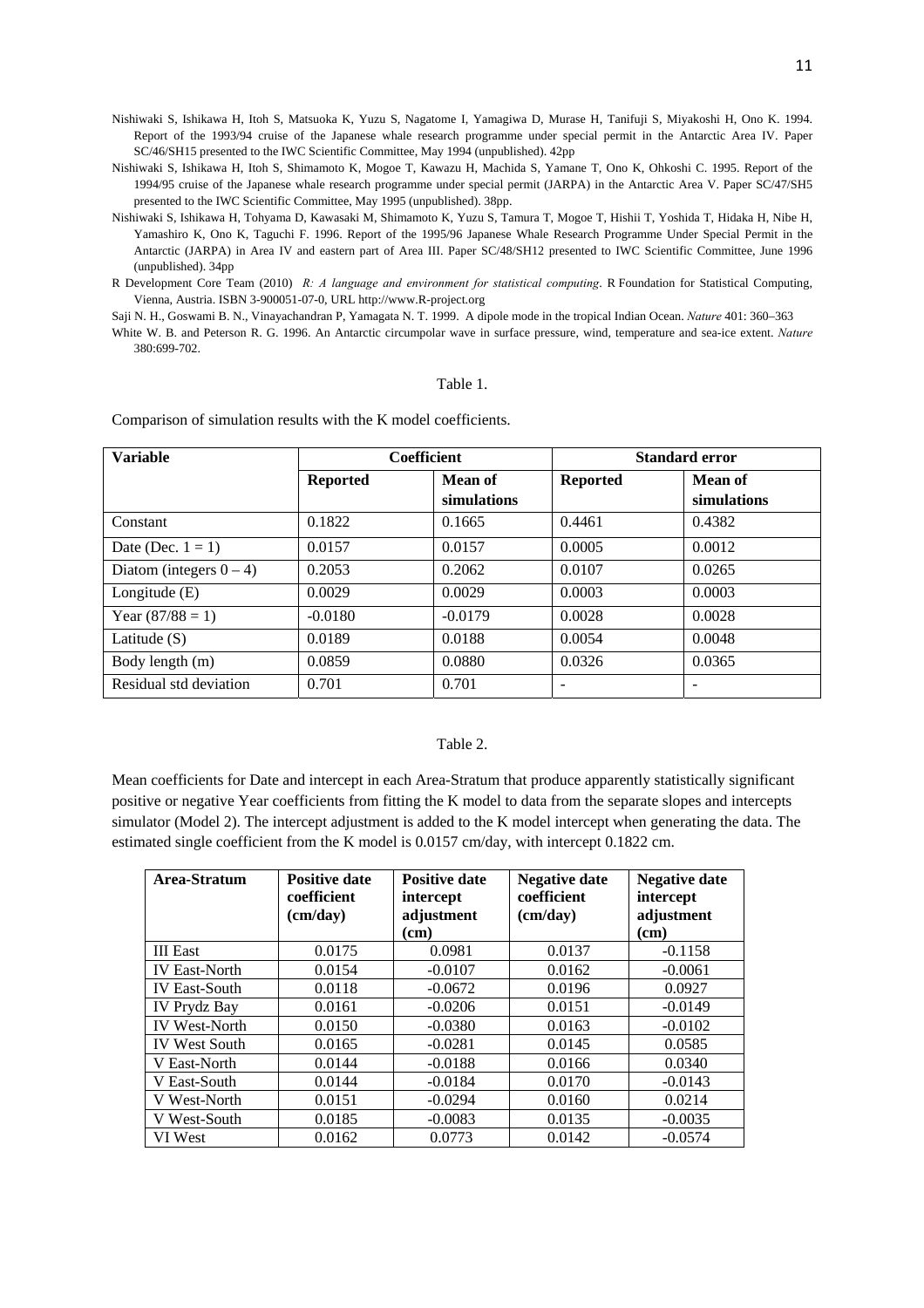### **List of Figures**

- Fig. 1. Schematic representation of the likely patterns of change over the season of apparent blubber thickness in northern and southern strata for minke whales feeding in Antarctica. The periods represent the parts of the whale migrations, with the early period corresponding to the arrivals of whale at the beginning of the summer. The late period corresponds to the departure of whales to the breeding grounds at the end of summer. The direction and sizes of the arrows represent whale movements in and out of the strata during the various periods.
- Fig. 2. JARPA catch locations given in Konishi *et al.* 2008.
- Fig. 3. Simulated catch locations
- Fig. 4. Distribution of Year coefficients obtained from 1000 trials of the K model fitted to data from a combined separate slopes and intercepts generating model (Model 2). The thick vertical line is the original K model estimate.
- Fig. 5. Distributions of the estimates of Year, Longitude and Latitude coefficients from the K model fit to Model 2, where all three coefficients are simultaneously statistically significant and with the same sign as the K model estimates. The thick vertical lines are the corresponding K model estimates.
- Fig. 6. Distribution of estimated Year coefficients obtained from 1000 trials of the K model fitted to data with random year effects on the coefficients of blubber growth in the data generating model (Model 3). The thick vertical line is the original K model estimate.
- Fig. 7. Distributions of the estimates of Longitude and Latitude coefficients from the K model fit to data from Model 3 with random year effects. The thick vertical lines are the corresponding K model estimates.
- Fig. 8. Distribution of estimated Year coefficients obtained from 1000 trials of a mixed effects model with random year effects fitted to data with random year effects on the coefficients of blubber growth in the data generating model (Model 3). The thick vertical line is the original K model estimate.
- Fig. 9. Distributions of the estimates of Longitude and Latitude coefficients from the mixed effects model fit to data from Model 3 with random year effects. The thick vertical lines are the corresponding K model estimates.
- Fig. 10. Distributions of the estimates of Longitude and Latitude coefficients from the K model fit to data from Model 3 with combined spatial variation and random year effects in blubber growth coefficients. The thick vertical lines are the corresponding K model estimates.
- Fig. 11. Distributions of the estimates of Longitude and Latitude coefficients from the K model fit to data from Model 3 with combined spatial variation and random year effects. The thick vertical lines are the corresponding K model estimates.
- Fig. 12. Distribution of estimated Year coefficients obtained from 1000 trials of a mixed effects model with random year effects fitted to data with combined spatial variation and random year effects on the coefficients of blubber growth in the data generating model (Model 3). The thick vertical line is the original K model estimate.
- Fig. 13. Distributions of the estimates of Longitude and Latitude coefficients from the K model fit to data from Model 3 with combined spatial variation and random year effects. The thick vertical lines are the corresponding K model estimates.
- Fig. 14. Distributions of the estimates of year coefficients from the K model fit to data from Model 4 with combined spatial variation and spatially uncorrelated random year effects in blubber growth coefficients. The thick vertical lines are the corresponding K model estimates.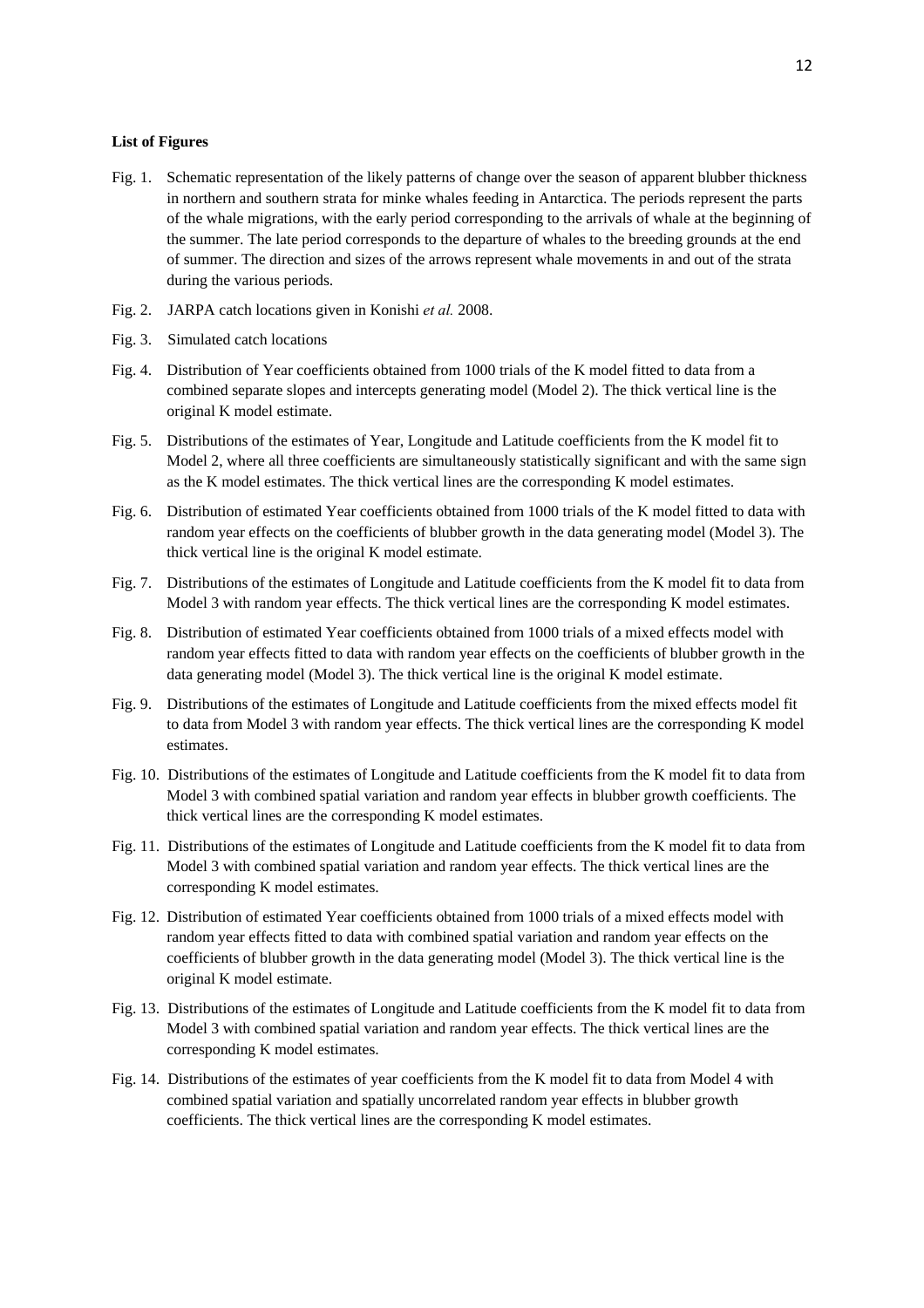- Fig. 15. Distributions of the estimates of Longitude and Latitude coefficients from the K model fit to data from Model 4 with combined spatial variation and spatially uncorrelated random year effects. The thick vertical lines are the corresponding K model estimates.
- Fig. 16. Distributions of the estimates of year coefficients from the mixed effects model with simple random year effects fit to data from Model 4 with combined spatial variation and spatially uncorrelated random year effects. The thick vertical lines are the corresponding K model estimates.
- Fig. 17. Distributions of the estimates of Longitude and Latitude coefficients from the mixed effects model with simple random year effects fit to data from Model 4 with combined spatial variation and spatially uncorrelated random year effects in blubber growth coefficients. The thick vertical lines are the corresponding K model estimates.
- Fig. 18. Distributions of the estimates of year coefficients from the mixed effects model with Area-Stratum random year effects fit to data from Model 4 with combined spatial variation and spatially uncorrelated random year effects. The thick vertical lines are the corresponding K model estimates.
- Fig. 19. Predictions from 1000 trials of fitting the YSE model to data generated from Model 4 without spatial variation in blubber growth and a single realisation of uncorrelated Area-Stratum random year effects. The sampling pattern is the realised pattern of JARPA whaling.
- Fig. 20. The relationship between the Coefficient of Variation (CV) for slope estimates from linear regressions for different sample sizes and ranges for the dates (d) between which samples are measured, estimated by simulation with a random normal error distribution in blubber thickness with a standard deviation at the estimated value from the K model of 0.701 cm.
- Fig. 21. Sample sizes and date ranges for each Area-Stratum Year combination in the JARPA samples of mature males.
- Fig. 22. The distributions of the means and variances of the sampling dates across years for each stratum combination, based on mixtures of uniform distributions. The thick horizontal line is the mean date of the season (57) or the variance for uniform sampling across the whole season (1083). In some years Area IIIE is to some extent a 'dumbbell' sampling pattern because the stratum is sampled early and late in the whaling season.
- Fig. 23. Predictions from 1000 trials of fitting the YSE model to data generated from Model 4 without spatial variation in blubber growth and a single realisation of uncorrelated Area-Stratum random year effects using a balanced sampling pattern.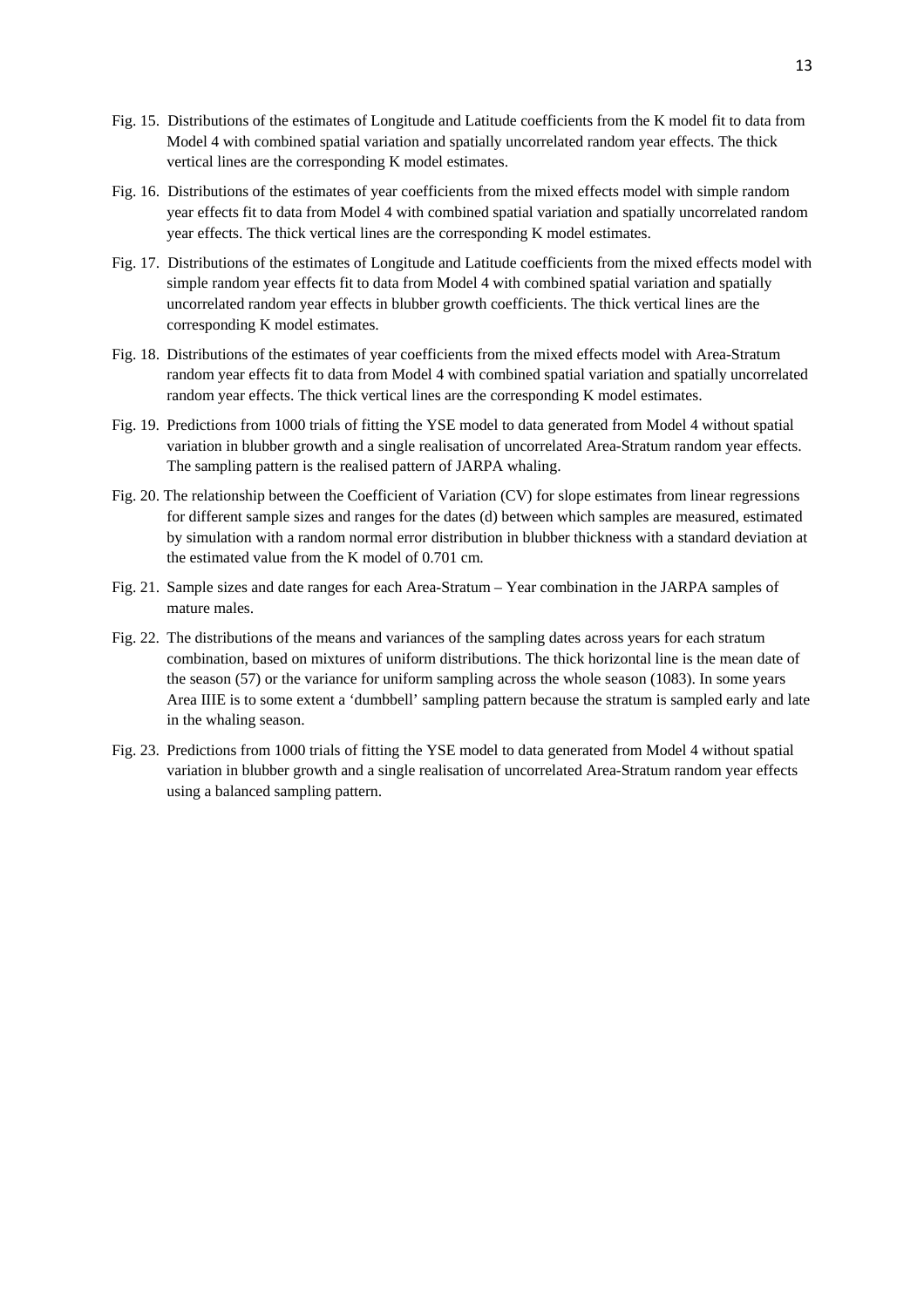

Fig. 1.



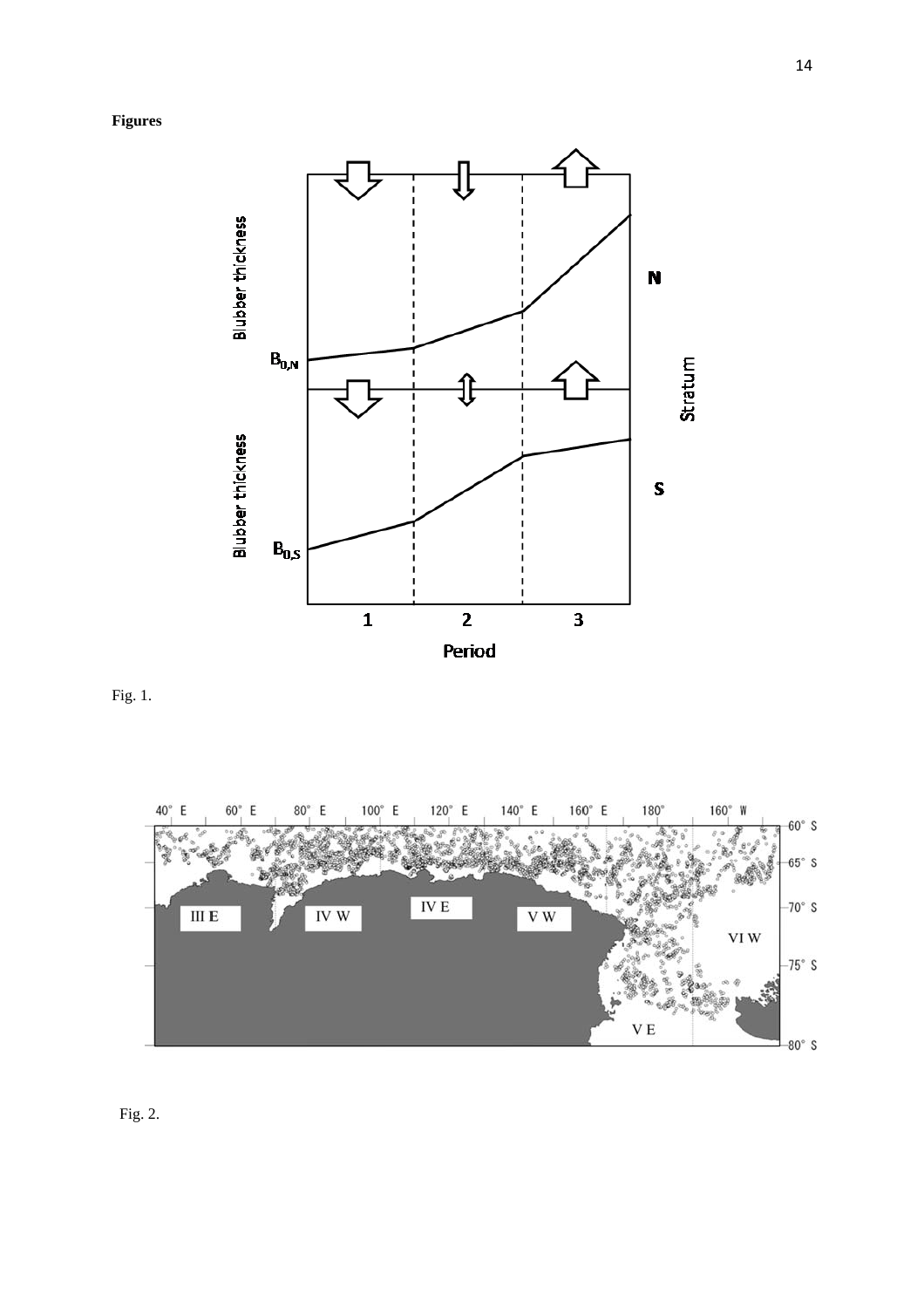

Fig. 3.







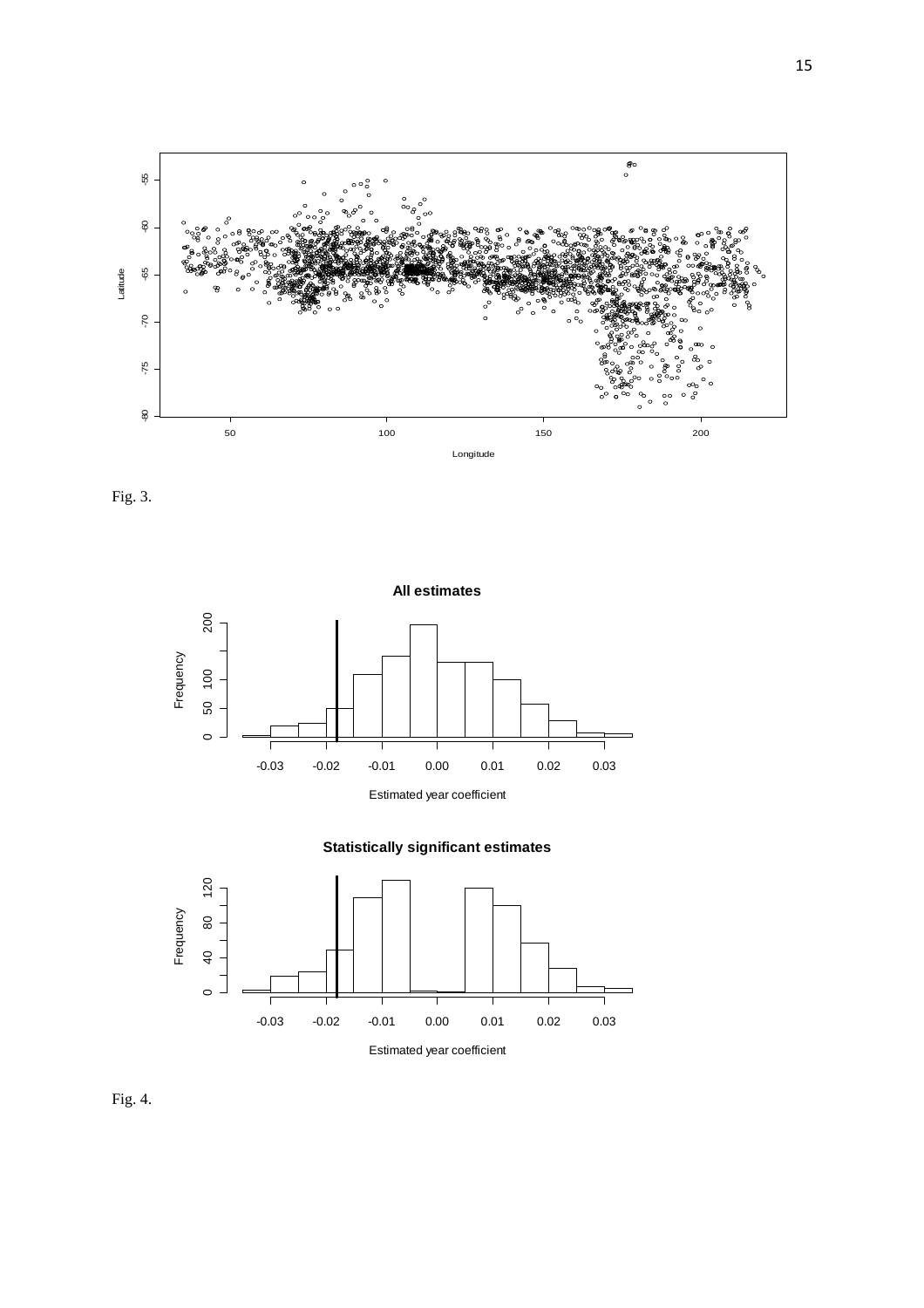

Fig. 5.







Estimated year coefficient

16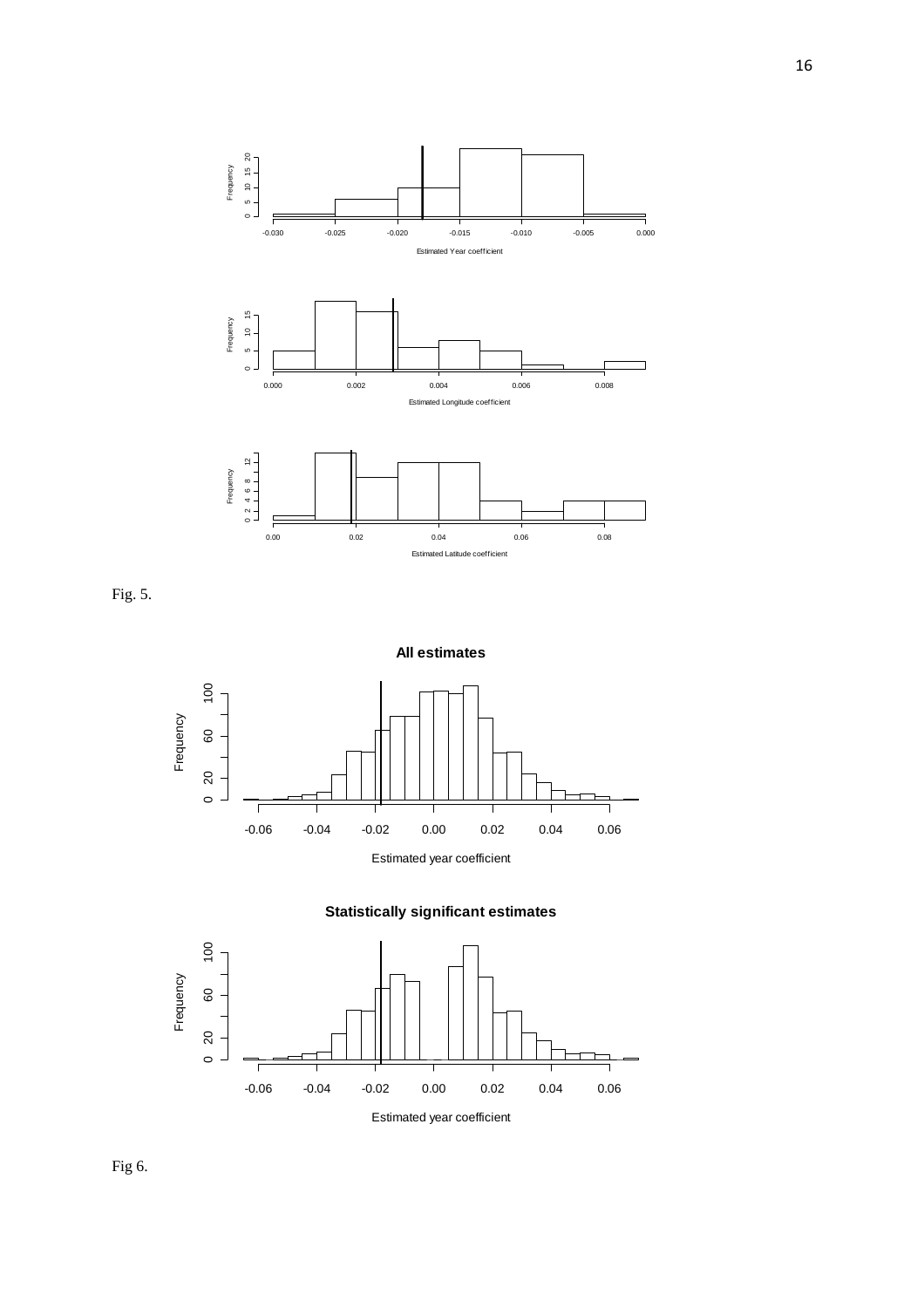

Fig. 7.







Fig. 8.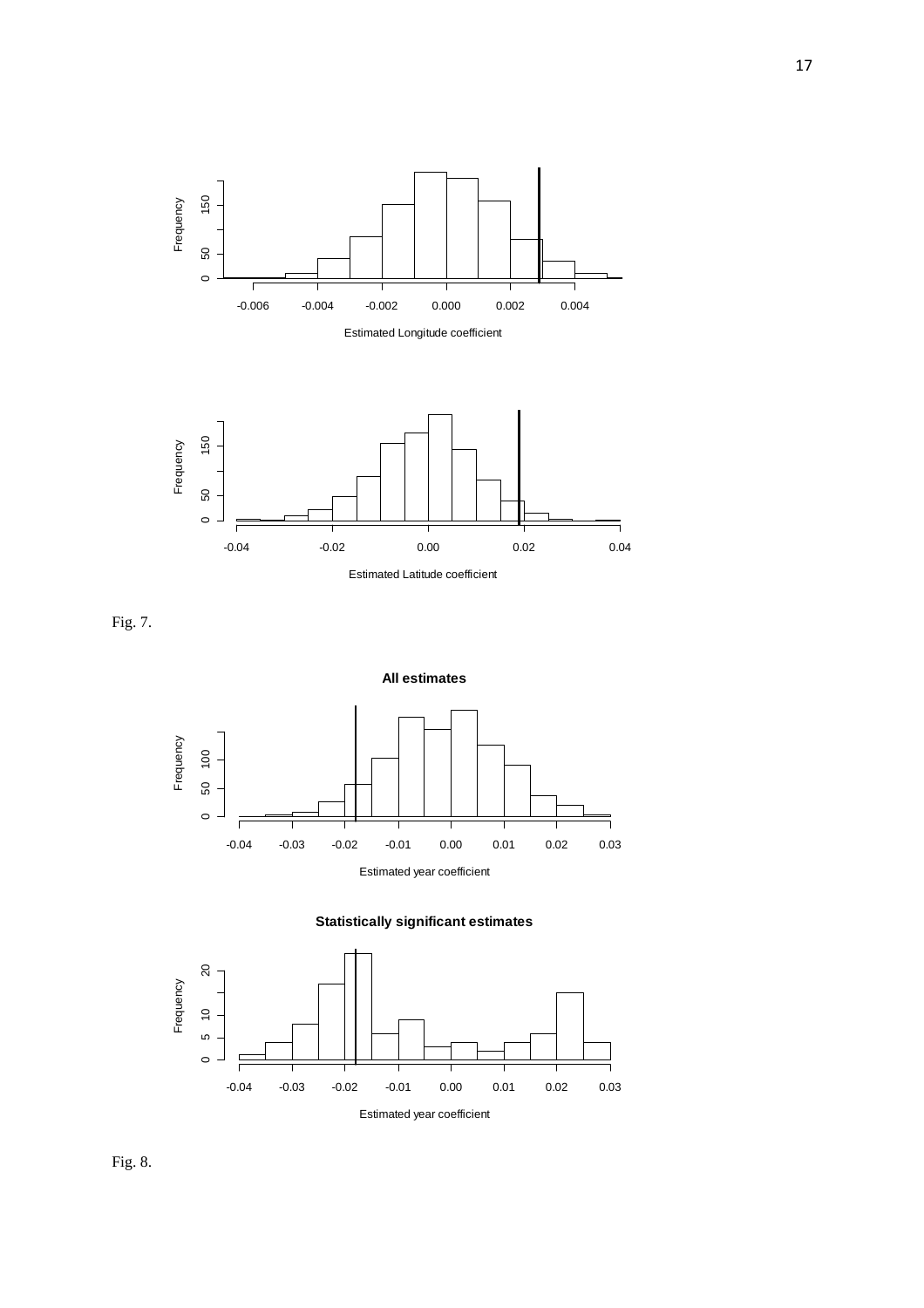

Fig. 9.







Estimated year coefficient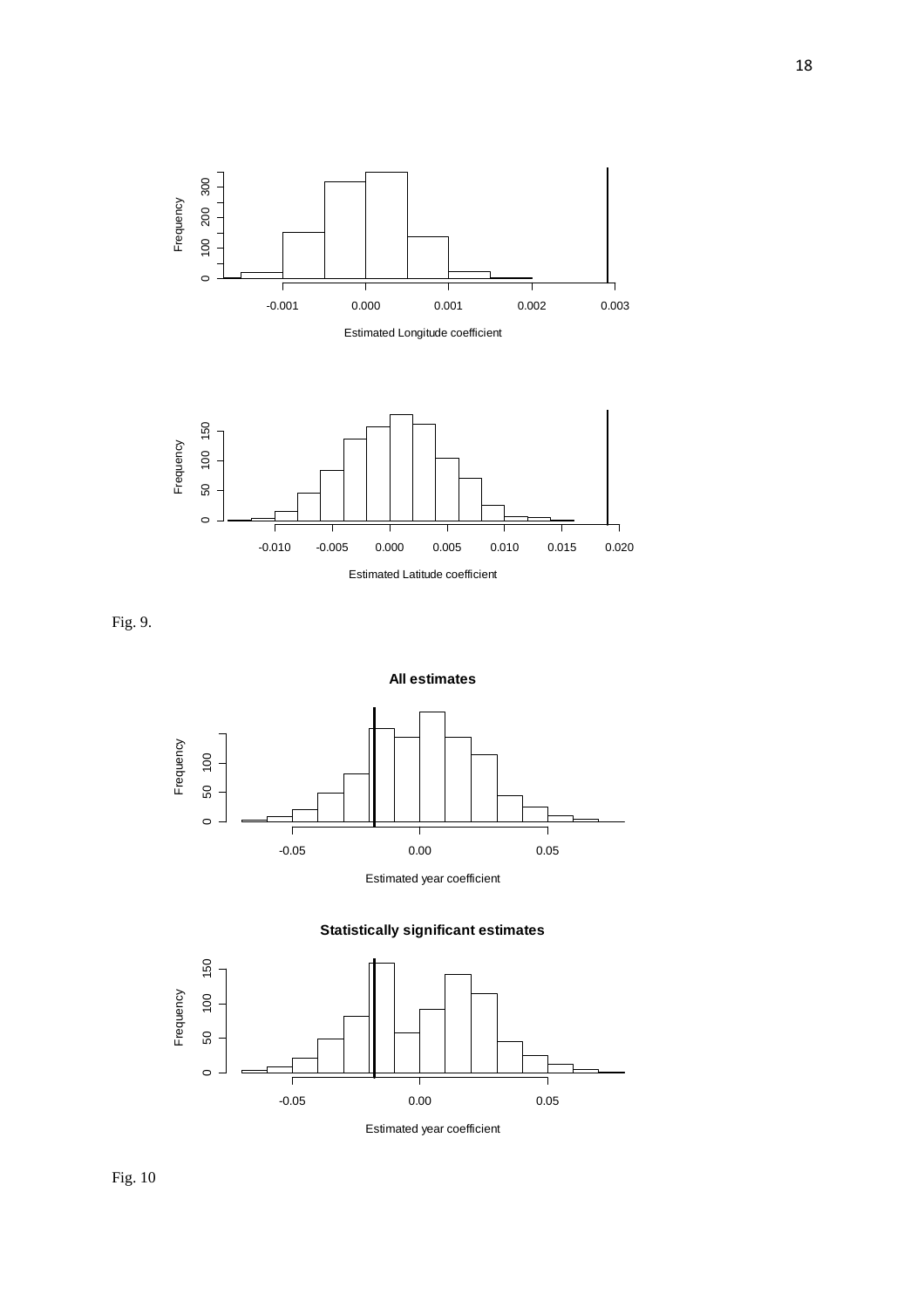

Fig. 11.







Estimated year coefficient

Fig. 12.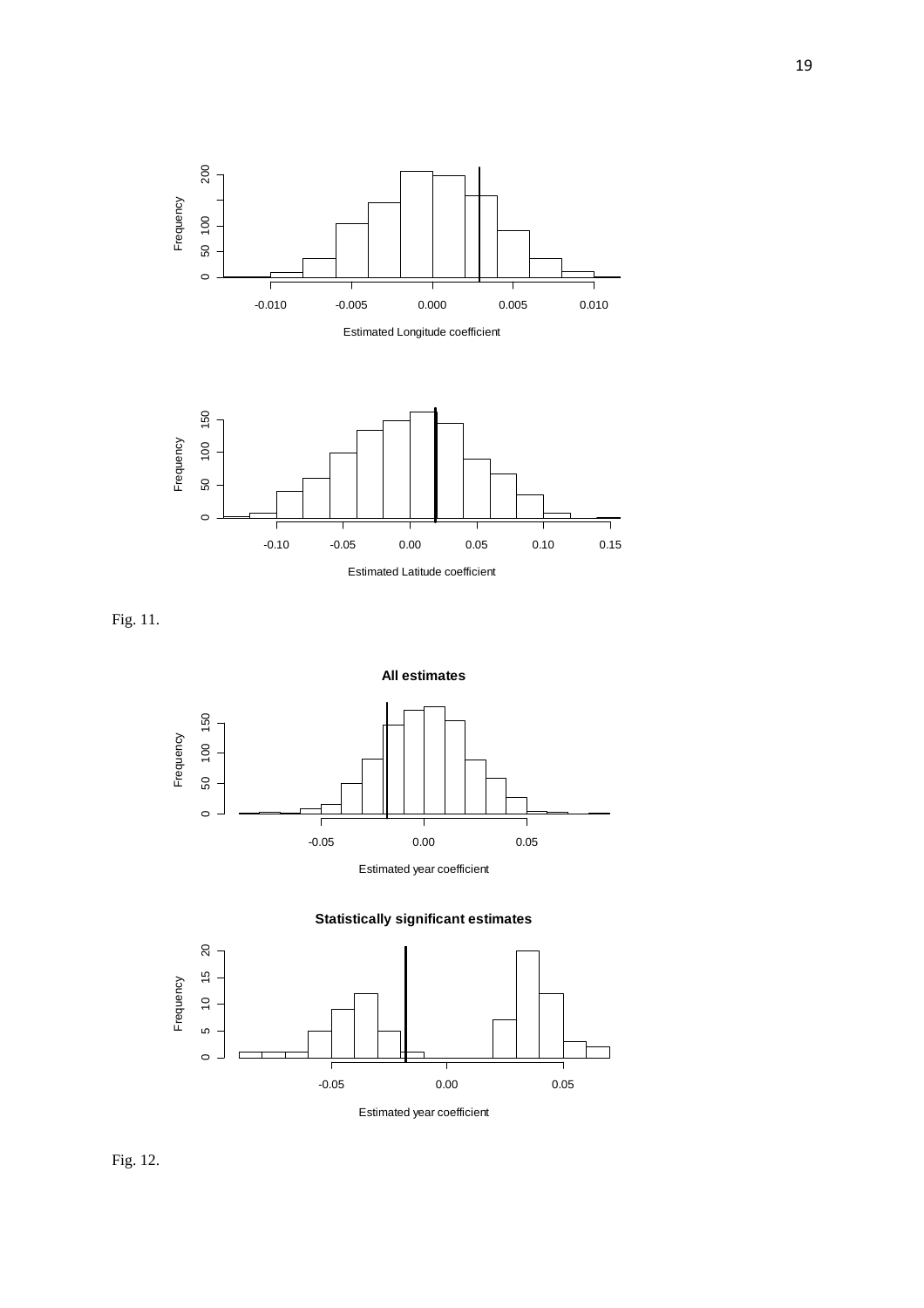

Fig. 13.





Fig. 14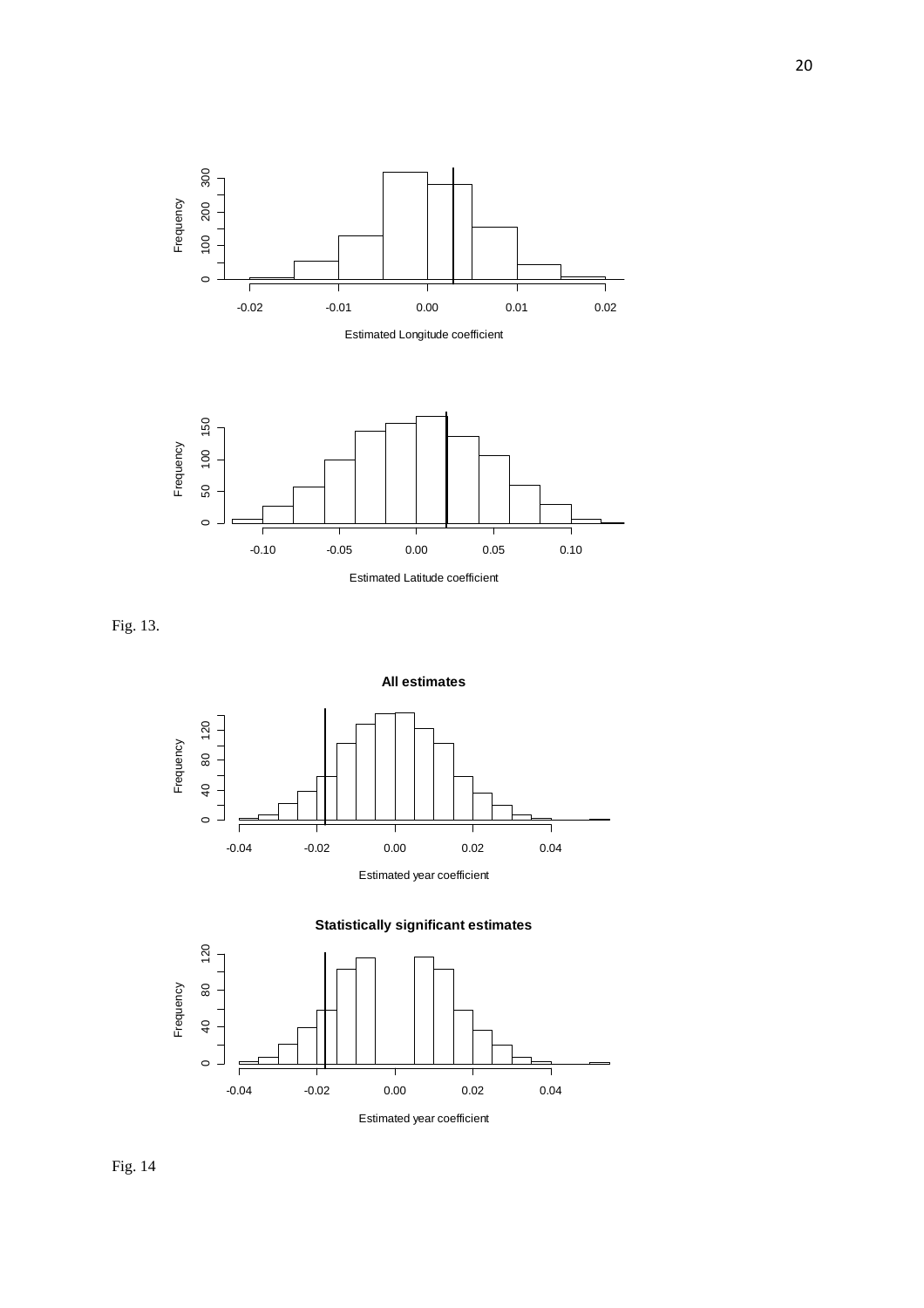









Fig. 16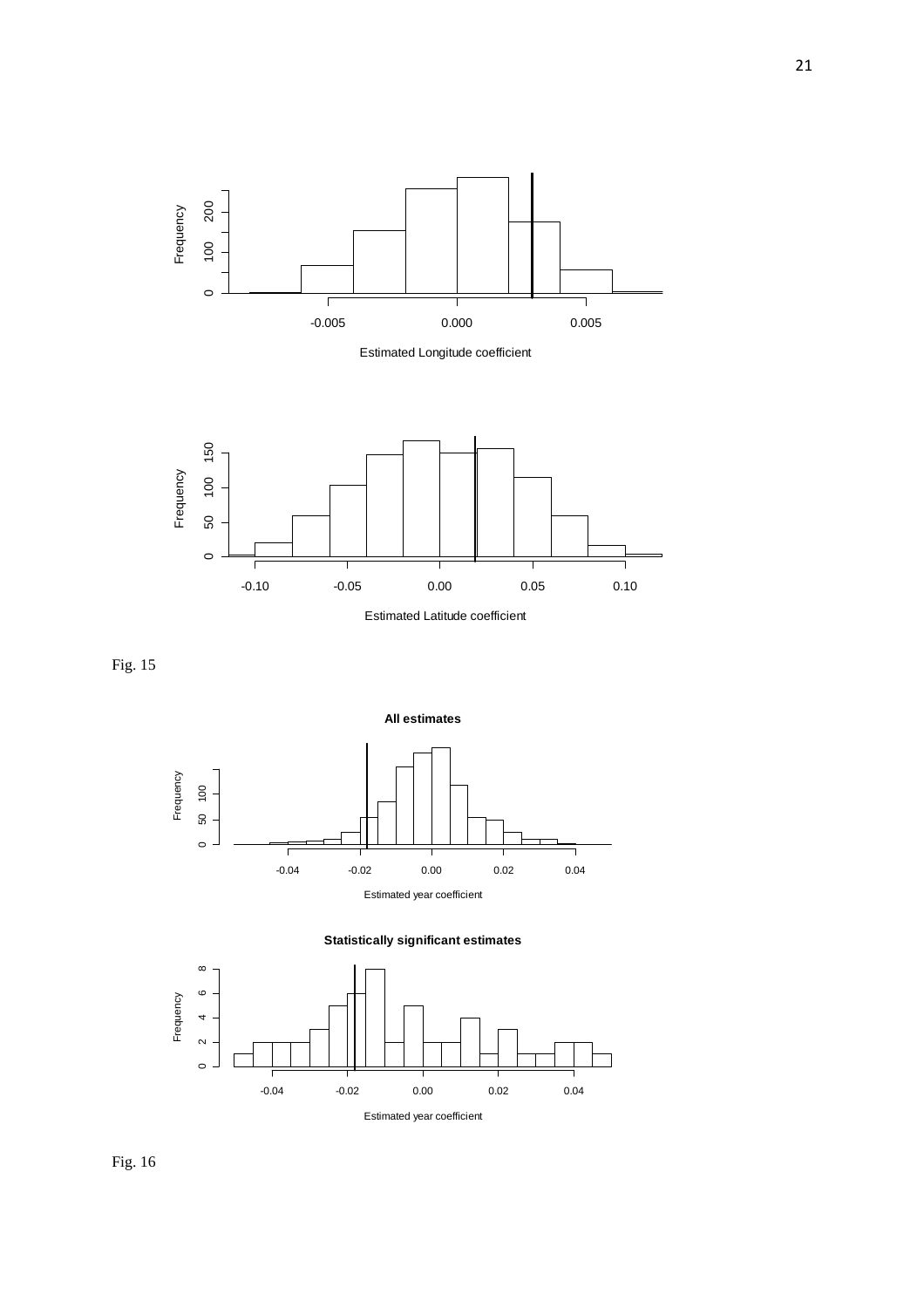

Fig. 17







Estimated year coefficient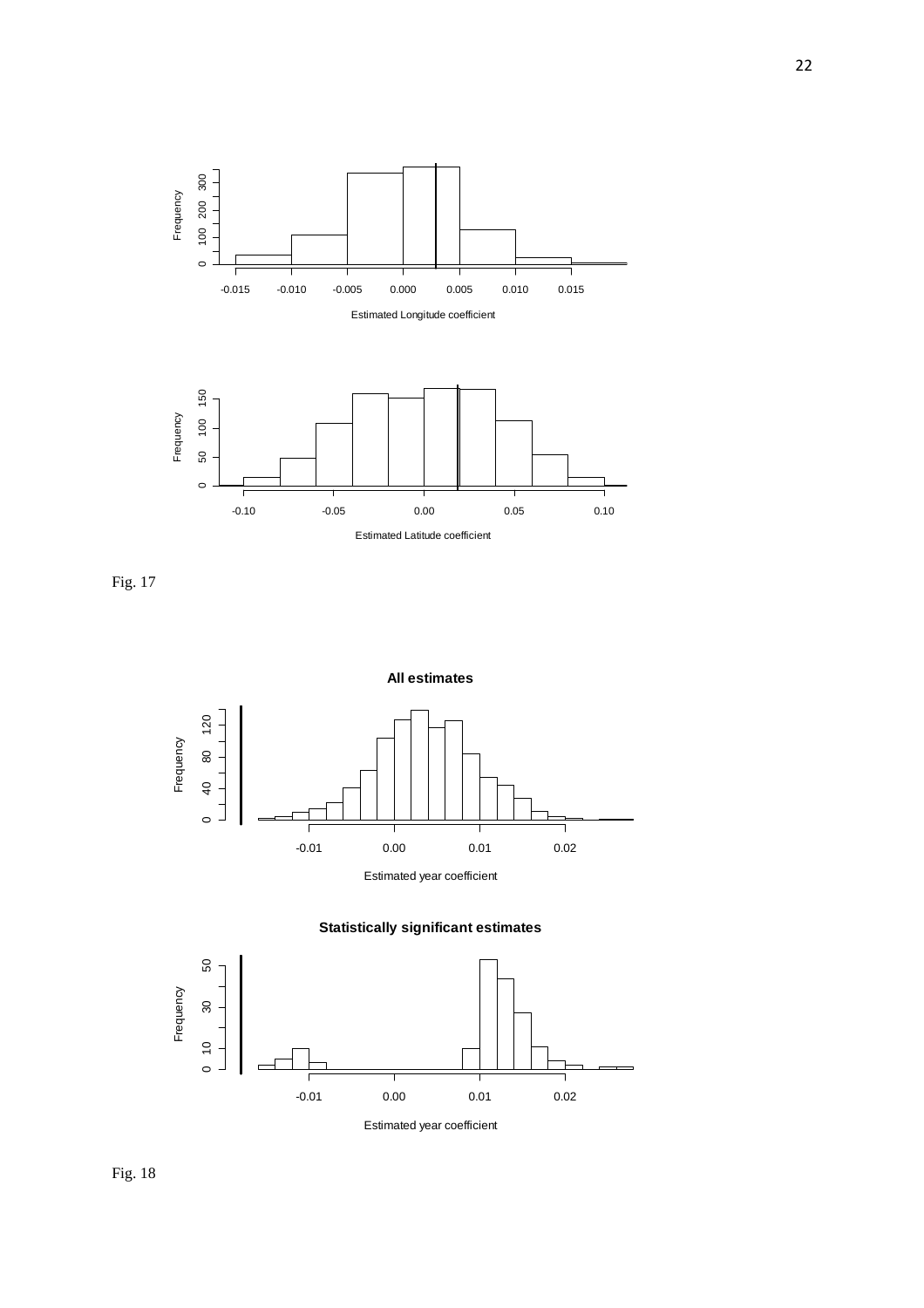**Predicted Year effects**



Fig. 19.



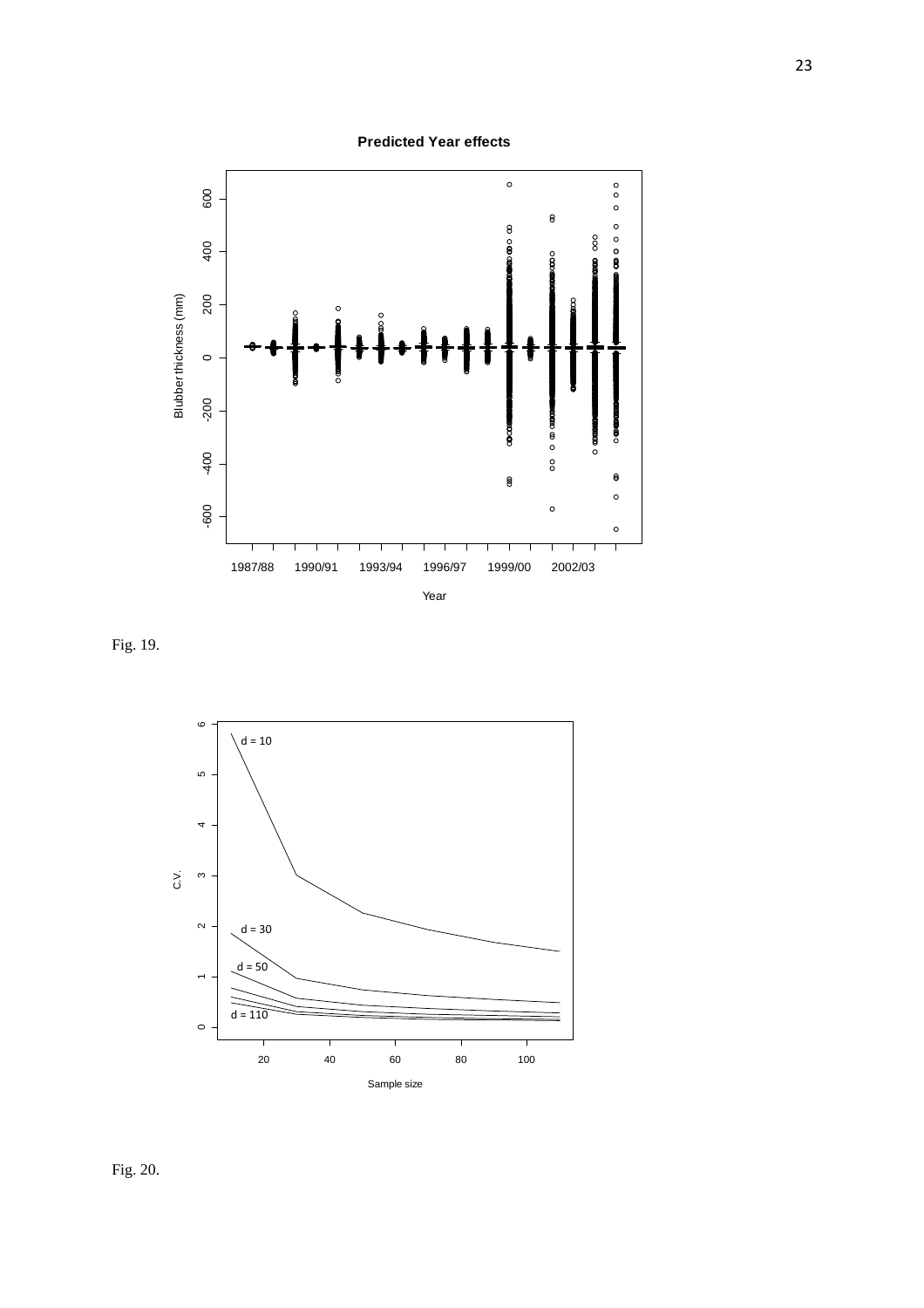

Fig. 21.